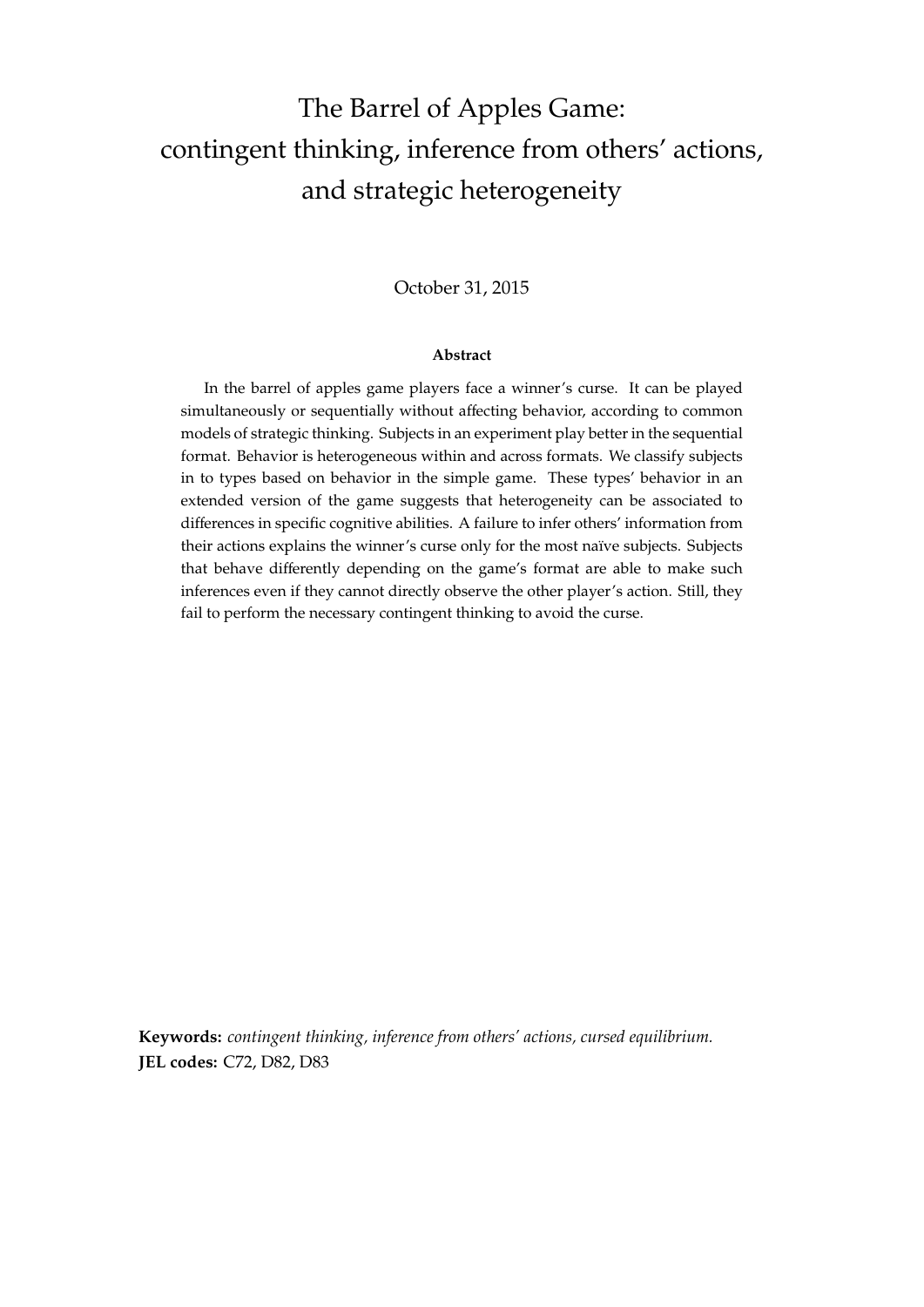*Please accept my resignation. I don't want to belong to any club that will accept people as me as their member.* Groucho Marx, message to the Friar's Club of Beverly Hills

# **1 Introduction**

The preceding quote demonstrates a "winner's curse". Obtaining a membership reveals to Groucho Marx that it actually is undesirable: winning is bad news! The comedian realizes that and resigns. A natural question for a game theorist is: why did he apply in the first place? This paper attempts to provide an answer.

The "winner's curse" is present in a broad range of economic situations, including common-value auctions, financial markets and bargaining. Furthermore, the reasoning necessary to avoid the curse can also be applied in other strategic environments where agents' decisions rely on private information that is relevant to others. Understanding when individuals are able to perform the relevant computations and how this ability is affected by the strategic environment is crucial for the design of markets and other institutions. More generally, it is important if we want to develop better models of strategic thinking that take in to account individuals' differential reasoning abilities in different situations. We use a novel experiment to detect which cognitive computation failures prevent individuals from avoiding the curse in simultaneous and sequential game situations.

There are two cognitive computations that appear to be relevant in"winner's curse" situations and that have received attention in the literature. The first is *Contingent Thinking*, which can be defined as the ability to think as if a state has been realized. The second is *Inference from Others' Actions*, which refers to the ability to understand the correlation between players' actions and their private information. The two must be applied together in a situation where others' actions are not observed. If one of them fails, the individual will suffer the curse.

Let's take Groucho Marx as an example. Before applying, he could use contingent thinking to reason about the event of him being accepted as a member. Within this hypothetical scenario, he could infer from the acceptance that it is not a club he likes, which would lead him to resign. Thus, by applying both computations together he would conclude that it is optimal not to apply in the first place. This is not what he did, which allows us to conclude that he was unable to perform at least one of these two computations. On the other hand, after applying and being accepted he correctly infers that it is not a club he likes, and therefore resigns. It therefore seems he was able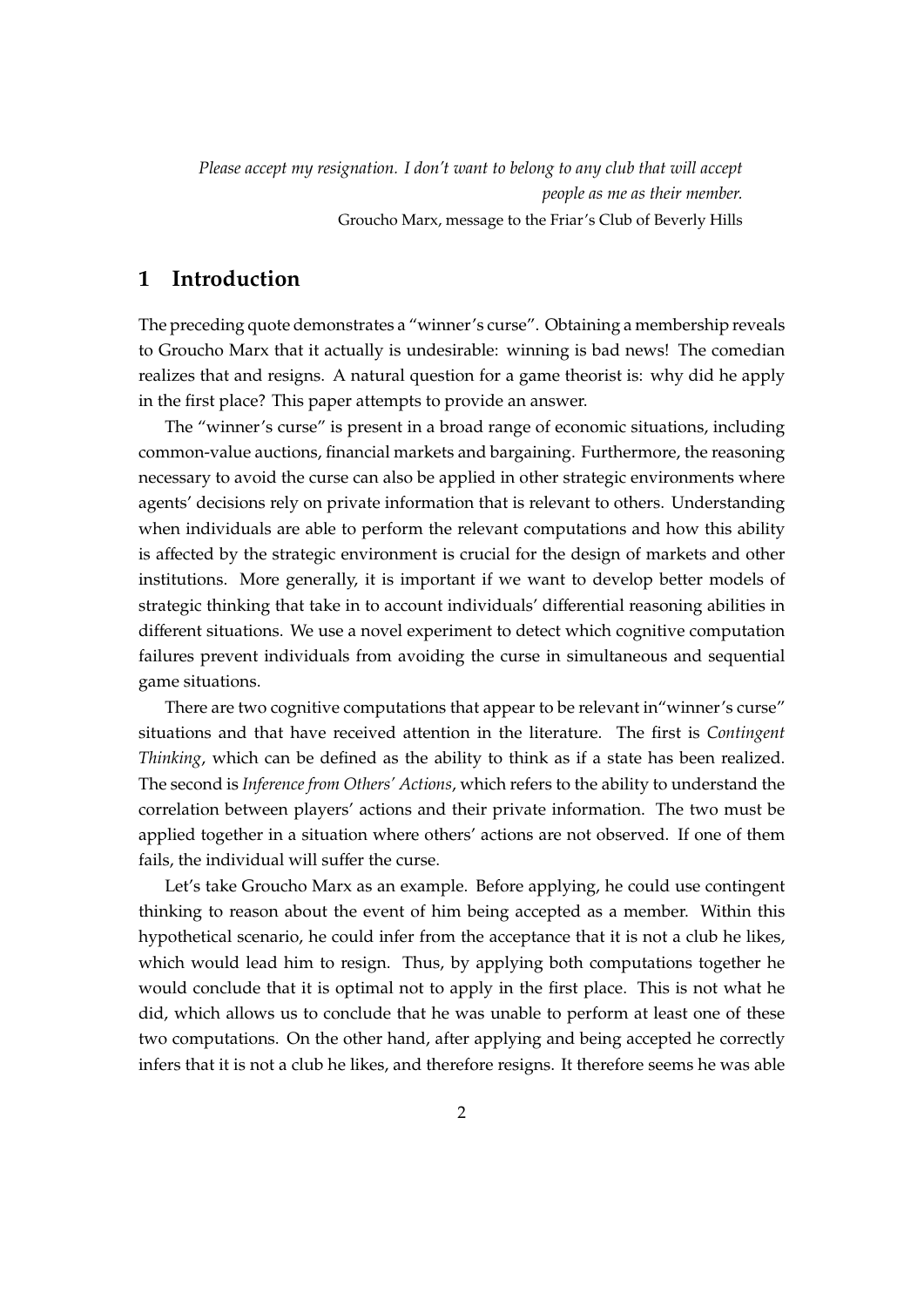to perform inference from other's actions when these were not hypothetical. In this situation there were no unobserved states and therefore contingent thinking was not required.

The idea that players perform better in games where they can observe others' actions —i.e. in sequential games, as opposed to simultaneous games — seems intuitive and finds support in the literature. But there are different mechanisms related to cognitive computations that could have this effect on behavior. Eyster and Rabin (2005) [\[13\]](#page-24-0) propose a theoretical model that explains suffering from the winner's curse -*cursedness*purely as a failure of individuals making inferences from others' actions. In the conclusions they state (emphasis added):

"*Another line of generalization would be to add more realistic variation in the degree of cursedness in di*ff*erent situations. For instance, players are probably more likely to ignore the informational content of other players' actions when they have not actually observed these actions than when they have; observing actions seems likely to induce more strategic sophistication. Hence, players in certain sequential games may be less cursed than they would be in corresponding simultaneous-move games.*"

Thus, according to this interpretation contingent thinking does not play a role and it is the differential ability of performing inference from others' actions in simultaneous vs. sequential situations that drives differences in behavior. In other words, inference from others' actions is switched off in simultaneous environments. If this is the case, then players should not react to any changes in the private information structure of others. For instance, observing that another bidder acquires additional information before a common-value sealed-bid auction should not affect one's bidding strategy.

Still, there is a different possibility. Players may always be conscious of the correlation between others' actions and their private information — not cursed, in Eyster and Rabin's terms — but unable to perform correct contingent thinking. That is, they understand that observing others' actions can reveal something about their private information, but fail to correctly represent all relevant hypothetical states in their mind, leading to sub-optimal behavior. Again, if this is the case then any change in an opponent's private information structure should have an effect on one's own decisions.

The main contribution of the paper is to distinguish between these two potential mechanisms for explaining the curse. To do so we introduce the Barrel of Apples Game that can be played simultaneously, sequentially and in an extended version. We use a within-subject design and classify subjects in to behavioral types using their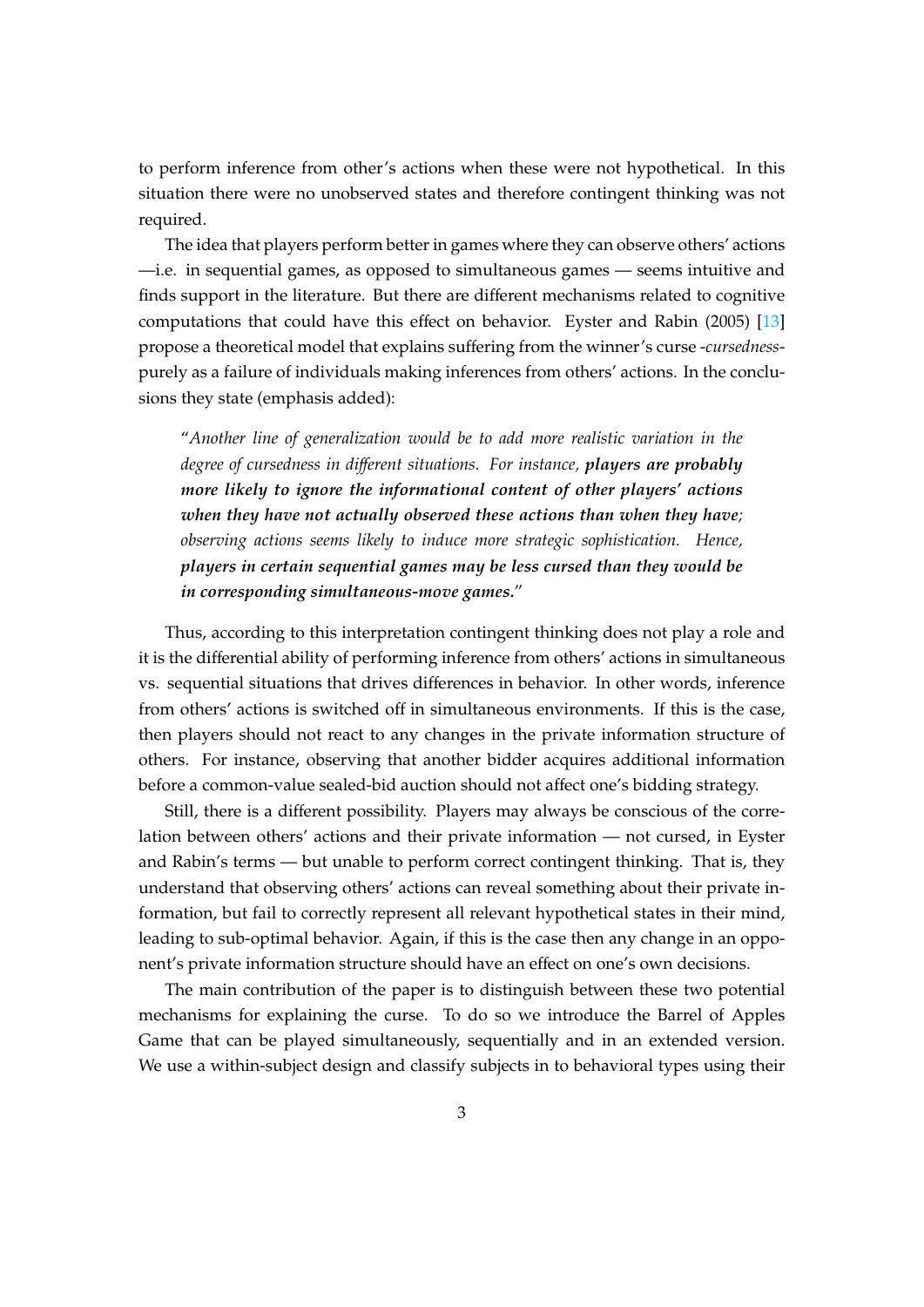behavior in the simultaneous and sequential games. By correlating behavior in the extended version with subjects' behavioral types we can draw conclusions about what cognitive computations appear to drive behavior. We do so by manipulating one player's information structure and observing the effects on the other's decisions.

We find that about a third of our subjects, like Groucho Marx, perform better in the sequential compared to the simultaneous game. The remaining subjects' behavior seems unaffected by the game's format and are split equally between naïve and sophisticated types. More importantly, behavior in the extended game indicates that Groucho Marx types are always able to make inferences from others' actions, even when these are hypothetical. The change in behavior between the two game formats should be attributed to a failure of contingent thinking by those types. Only naïve subjects are cursed in the sense of Eyster and Rabin, and changes in behavior cannot be explained by the mechanism they conjecture.

### **1.1 Literature Review**

The intuitive idea that individuals perform better in sequential environments, compared to simultaneous ones, also finds empirical support in lab experiments. Kagel and Levin (2002) [\[20\]](#page-24-1) summarize a series of studies in which they find that individuals perform closer to equilibrium predictions in ascending price compared to sealed-bid auctions. Ali et al. (2008) [\[4\]](#page-23-0) include similar results when comparing simultaneous to sequential committee voting.

More recently, Esponda and Vespa (2014) [\[12\]](#page-24-2) also find the same in a voting experiment specifically designed to study individual behavior in simultaneous vs. sequential play. They additionally show that sub-optimal behavior is robust to experience and even subjects receiving hints about pivotality. Their design provides a clean test to show that differences in performance are due to individuals' difficulties to perform the necessary cognitive calculations in simultaneous environments. Our design shares some features with EV, but it allows to distinguish whether these difficulties arise because subjects do not understand the correlation between the other's actions and private information, or whether they are related to cognitive thinking per se. We discuss the conceptual differences between the two papers in more depth in section [2.3.](#page-9-0) Differences in the design are discussed further in section [3.](#page-10-0)

Charness and Levin 2009 [\[9\]](#page-23-1) use a version of the *acquiring a company game* (Bazerman and Samuelson 1983 [\[5\]](#page-23-2)) and find that a significant portion of their subjects suffer the winner's curse. Using appropriate controls integrated in to their experimental design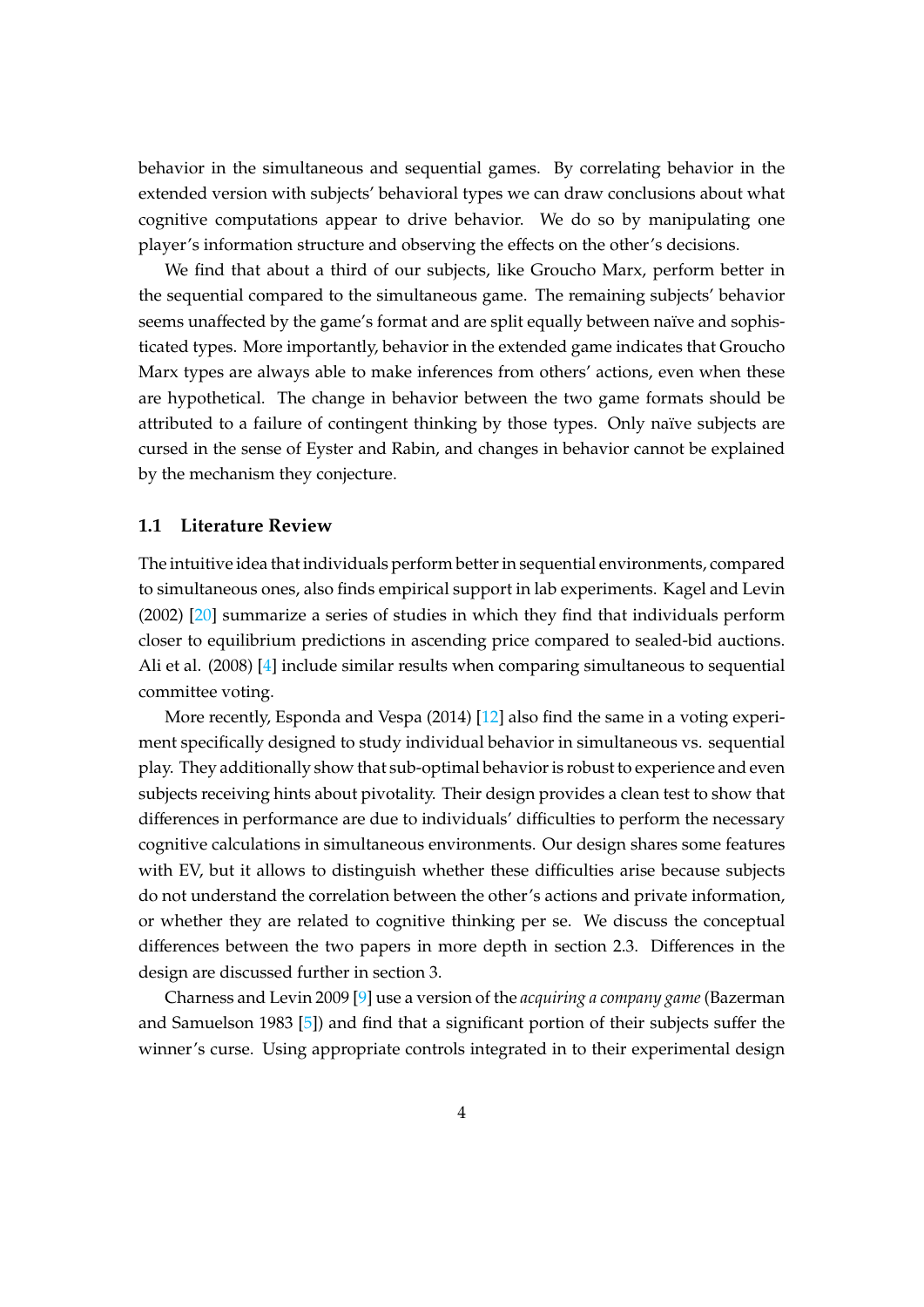and alternative treatments they conclude that this can be attributed to failure to perform the appropriate contingent thinking. Their design, though, does not allow to compare subjects' performance in simultaneous versus sequential action environments. Furthermore, the design is such that there is no information structure driving an opponent's, so it is not possible to draw any conclusions regarding subjects' ability to make inferences from other actions. Ivanov et al 2010 [\[17\]](#page-24-3) use the maximal game to show that it is unlikely for the winner's curse to be driven by beliefs.

We already mentioned Eyster and Rabin (2005) [\[13\]](#page-24-0) whose concept of cursed equilibrium (CE) is based on the assumption that some individuals may not be able to perform inference from others' actions. Except for the quoted conjecture in their conclusions, they make no other distinction between simultaneous and sequential environments. Analogy based expectation equilibrium (Jehiel 2005 [\[18\]](#page-24-4), Jehiel and Koessler 2008 [\[19\]](#page-24-5)) is a closely related but more general concept.

A different family of models assumes a *Cognitive Hierarchy* (CH) of types (Camerer et al. 2004 [\[8\]](#page-23-3)). An individual of level *k* best responds to the mistaken beliefs that others are distributed across all types of a level lower than *k*. In what is dubbed the *Level-k* model, individuals of level *k* believe all others are of level *k* − 1 (Stahl and Wilson 1994 [\[24\]](#page-24-6), 1995 [\[25\]](#page-24-7), Nagel 1995 [\[22\]](#page-24-8)). The idea is that some step-level reasoning can explain the winner's curse in some contexts (Gneezy 2005 [\[15\]](#page-24-9), Crawfornd and Iriberri 2007 [\[11\]](#page-23-4)). Still, neither CH nor CE models can account for the change in behaviour that subjects display in our experiment, unless one assumes that one's level of sophistication is endogenous to the game played.

The idea of endogenous strategic sophistication has been explored experimentally by Agranov et al. 2012 [\[1\]](#page-23-5) and Alaoui and Penta 2013a [\[2\]](#page-23-6). These experiments manipulate subjects' beliefs about their opponents and find that an individual's apparent level of sophistication is higher when she believes her opponent to be more sophisticated. Changes in strategic sophistication are not a result of changes in the game's format as in our case. Alaoui and Penta 2013b [\[3\]](#page-23-7) propose a theoretical model in which individuals' depth of reasoning is a function of their cognitive abilities and payoffs. This model allows for the depth of reasoning to be affected by the cognitive demands of different games, but, according to their definition, the two game formats we use are "cognitively similar".

Finally, Brocas et al. 2014 [\[7\]](#page-23-8) use mousetracking to uncover individuals' thinking process in private information betting games. They also detect heterogeneity in behavior that correlates with different modes of strategic thinking, which are identified through the mousetracking. However, the environemt of their design is not directly related to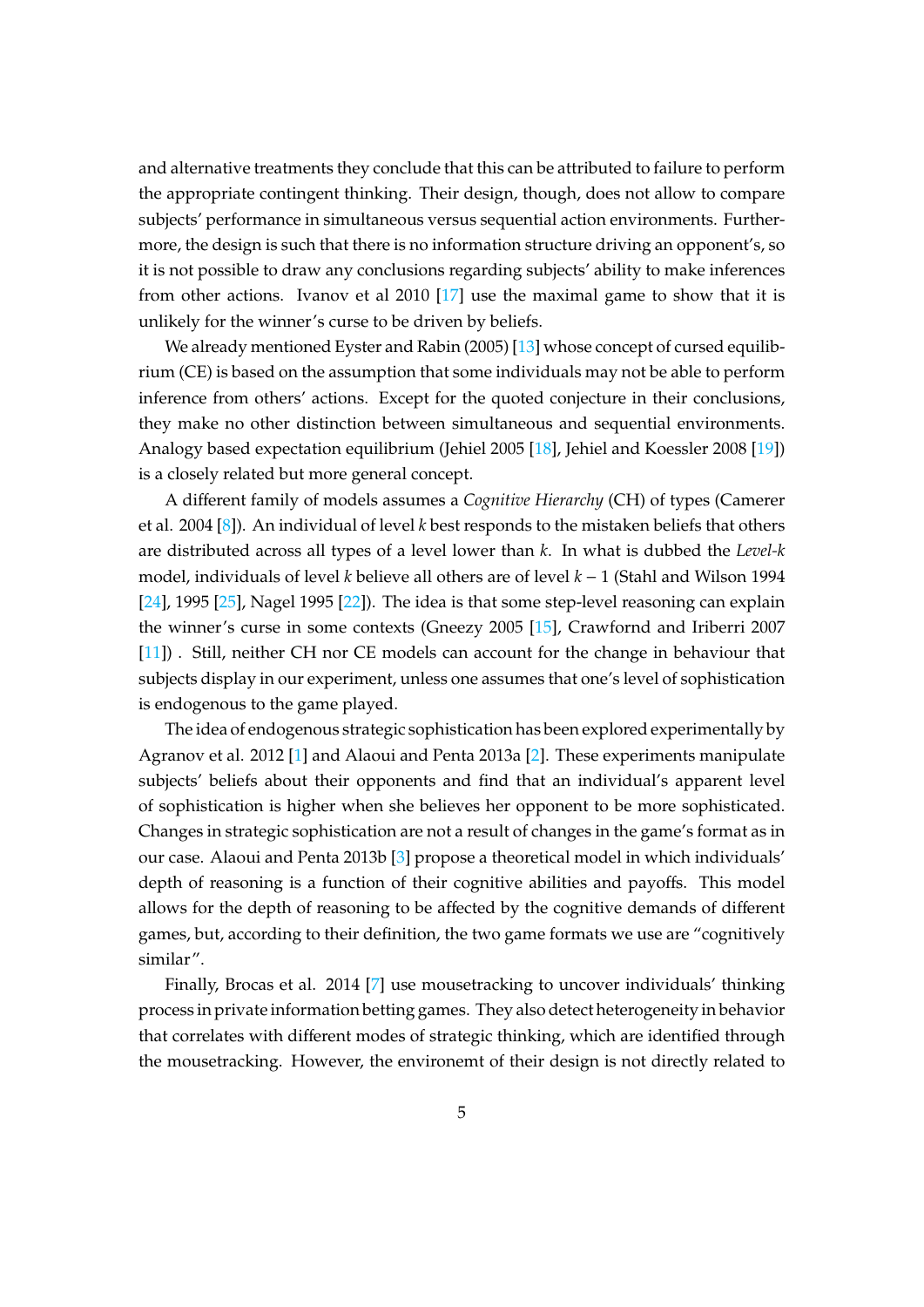the common-value environmets in which the winner's curse is endemic.

# **2 The Barrel of Apples game**

## **2.1 The game**

For our experiment we use a novel game we call the "Barrel of Apples game" (BoA). Two players ( $i \in \{1, 2\}$ ) are offered a barrel of 10 apples. The barrel may be good ( $\theta = G$ , contains 10 good apples) or bad ( $\theta = B$ , contains a number  $Q \in \{1, ..., 9\}$  of bad apples). The prior probability for each of these events is  $\frac{1}{2}$ . Both players draw an apple from the barrel, check its quality and put it back. Notice that drawing a good apple  $(s_i = g_{ood})$ means it is more likely for the barrel to be good  $(Pr{ \theta = 1 | s_i = g } > \frac{1}{2}$  $\frac{1}{2}$ ). Drawing a bad apple  $(s_i = \mathbf{b}_{ad})$  means the barrel is certainly bad  $(\Pr{\theta = 1 | s_i = b} = 0)$ .

Both players choose whether to accept or reject the barrel:  $x_i \in X = \{Accept, Reject\}$ . It is not possible for both players to share the barrel. To resolve conflict in case both choose to accept, player 1 is assigned priority: if both players accept the barrel, only player 1 obtains it. In other words, player 2 can obtain the barrel only if player 1 rejects it. It is possible for no player to obtain the barrel. This is the case when both players reject it.

The players' payoffs depend on the state and whether they obtain the barrrel. Players want to obtain a good barrel and avoid a bad barrel. Each player wins 100 points if he/she *obtains a good barrel* or *does not obtain a bad barrel*. In all other cases the payoff is 0. Table [1](#page-5-0) shows players' payoffs analytically, conditional on the state of nature and their actions.

<span id="page-5-0"></span>

|       | (a) The barrel is <i>Good</i>              |        | (b) The barrel is <i>Bad</i> |                                                  |        |  |  |  |
|-------|--------------------------------------------|--------|------------------------------|--------------------------------------------------|--------|--|--|--|
|       | P 2                                        |        | P 2                          |                                                  |        |  |  |  |
|       | Accept                                     | Reject |                              | Accept                                           | Reject |  |  |  |
| $P_1$ |                                            |        |                              |                                                  |        |  |  |  |
|       | Accept 100, 0 100, 0<br>Reject 0, 100 0, 0 |        |                              | Accept 0 , 100 0 , 100<br>Reject 100, 0 100, 100 |        |  |  |  |

**Table 1:** Players' payoffs conditional on the state and their actions. P 1 and P 2 refer to players 1 and 2 respectively.

In our experiment, the BoA game is played in three formats: as a *simultaneous* game, where both players decide without knowing the other's choice; as a *sequential* game, in which player 1 makes a choice first and player 2 can observe it before making his own; and in the *pay to observe* (PtO) format, where player 2, before observing his signal, has the choice of paying 10 points to observe player 1's choice. Notice that in the PtO format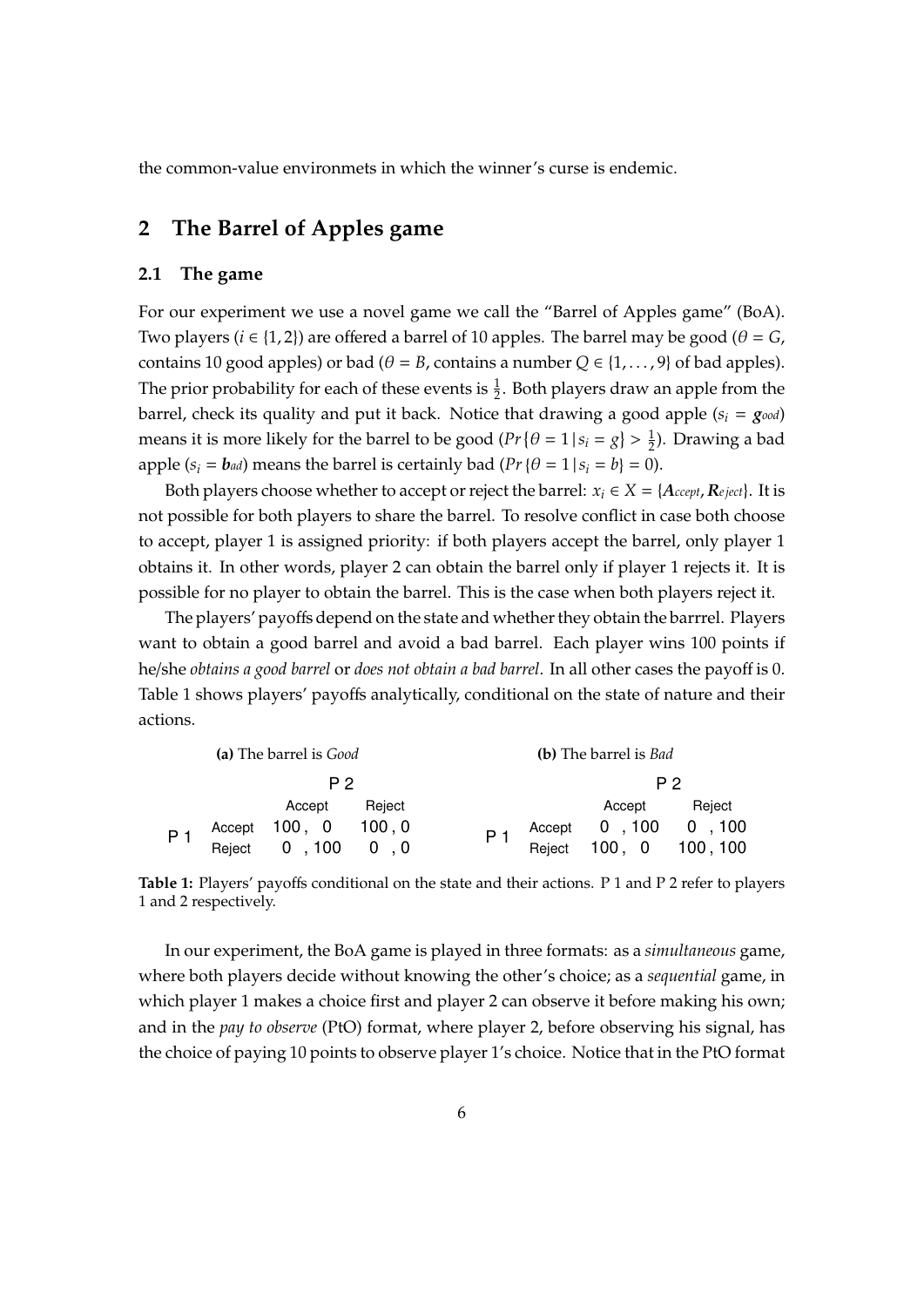player 2 essentially has the choice of turning a simultaneous game in to a sequential one. In the sequential format, or after paying to observe player 1's choice, the game ends after an acceptance from player  $1<sup>1</sup>$  $1<sup>1</sup>$ . The simultaneous and sequential formats are used in the experiment to gauge subjects behavior and classify them in to the behavioral types we describe below. Behavior in the PtO format is then used to understand the cognitive computations these different types perform.

The barrel of apples game is designed to create a very simple winner's curse environment and is therefore purposely different from particular market or other institutions. Still, the strategic situation faced by players is essentially that of a posted-price common-value offer, and the strategic thinking required is similar to that in commonvalue auctions and jury voting.

#### **2.2 Behavior in the simultaneous and sequential formats**

#### **2.2.1 Player 1**

Given player 1's priority over player 2, her payoff depends only on the state of nature and her own actions. The best strategy for her is to follow her private information: if the apple drawn from the barrel is bad, reject the barrel; if the apple is good, accept. The format of the game is also irrelevant for player 1 since either way she cannot observe player 2's action.

Note that the optimality of this strategy is not dependent on risk preferences. After observing her private signal, player 1 faces a choice between two lotteries with the same possible payoffs — 100 or nothing — but different probability distributions. Choosing the lottery that assigns a higher probability on 100 is optimal for any type of risk preferences. It turns out that, by the same argument, risk preferences are not relevant for player 2's choices either.

A different potential source of bias could be the presence of other-regarding (social) preferences. For instance, if player 1 cared about player 2's payoff more than for her own she could reject the barrel after observing a good signal to benefit player 2. In our experiment we control for such behavioral factors by sustituting player 1 with a computer. The focus of the analysis is the behavior of player 2.

<span id="page-6-0"></span><sup>&</sup>lt;sup>1</sup>In the discussion we sometimes consider the sequential game as ending only after a decision from player 2, which is non-consequential when it follows an acceptance by player 1. This maintains the symmetry between the two games and facilitates the presentation, without any effect on the analysis.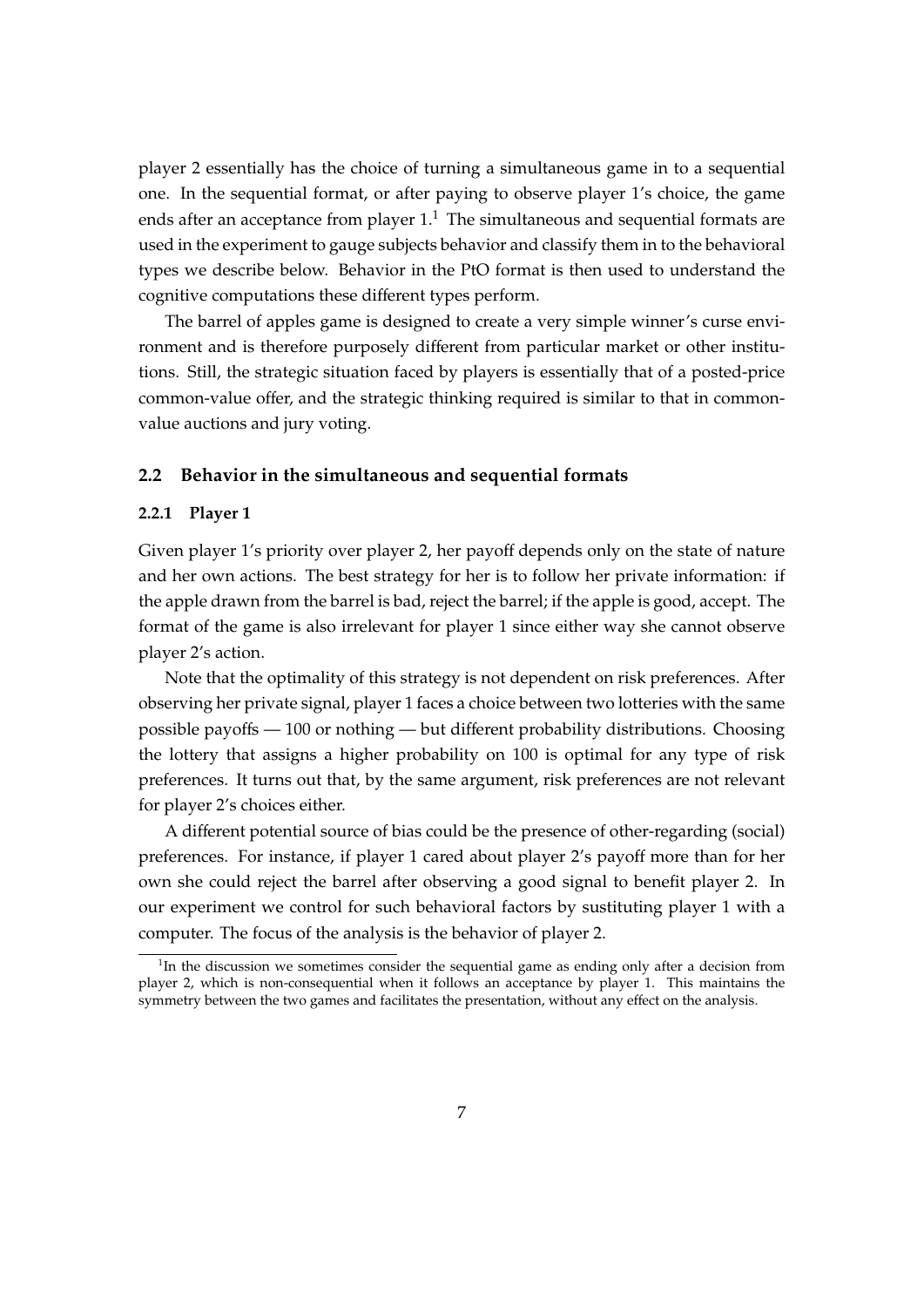### **2.2.2 Player 2**

Player 2 faces a "winner's curse": he can only obtain the barrel when player 1 rejects; player 1 rejects only after observing a bad signal; a bad signal reveals perfectly that the barrel is bad. It is therefore optimal for player 2 to reject the barrel independetly of his own private signal. This is true in both the simultaneous and the sequential game. This strategy does not guarantee player 2 winning the 100 points. If the barrel is good, then player 1 will accept it and player 2 wins 0 points. But in that case, player 2's choice will not have any effect on the final outcome.

This gives us a first theoretical benchmark for player 2's behavior. A strategically *sophisticated* individual in this role should reject the barrel in both formats of the game and after observing any possible private signal. [2](#page-7-0)

The literature in experimental games teaches us to expect deviations from optimal behavior. Not all individuals posses the strategic sophistication required in games as this. Another usefull benchmark is then to think of the behavior expected by a *naïve* individual in the role of player 2 that ignores the strategic elements of the game. Disregarding the effect of player 1's choices on the final outcome, player 2 faces a simple decision problem as the one described for player 1. The natural strategy then is to follow his own private signal. Such a naïve player 2 acecpts after a good signal and rejects after a bad signal in both game formats.

None of these two benchmarks allows for behavior to be influenced by the game's format. In an informal sense, the simultaneous game appears more complex comprared to the sequential one. Therefore, intuitively one might expect behavior to be closer to optimal in the case of the "easy" sequential game and more naïve in the "hard" simultaneous game. This introduces a third benchmark for behavior. One in which player 2: behaves naïvely in the simultaneous game and simply follows his private signal; and behaves optimally in the sequential game, rejecting independently of the private signal he receives. In lack of a better term, and given the similarity of this behavior to that of the comedian in our introductory anecdote, we call this *Groucho Marx (GM)* behavior. Table [2](#page-8-0) gives a summary of the three theoretical benchmarks for behavior that we use.

How do these benchmarks relate to existing models of behavior in games? So-

<span id="page-7-0"></span><sup>&</sup>lt;sup>2</sup>One could perhaps imagine an individual rejecting irrespectively of his own private signal for reasons that are not related to the avoidance of the winner's curse. Labeling such behavior as sophistcated would in that case be misleading. On the other hand, we could not come up with a plausible argument (especially none backed by empirical evidence in the behavioral literature), of why an individual should behave like that for other reasons. Even so, it will become clear when analyzing the experimental data that such a potential mislabeling of behavior does not affect our results in any significant way.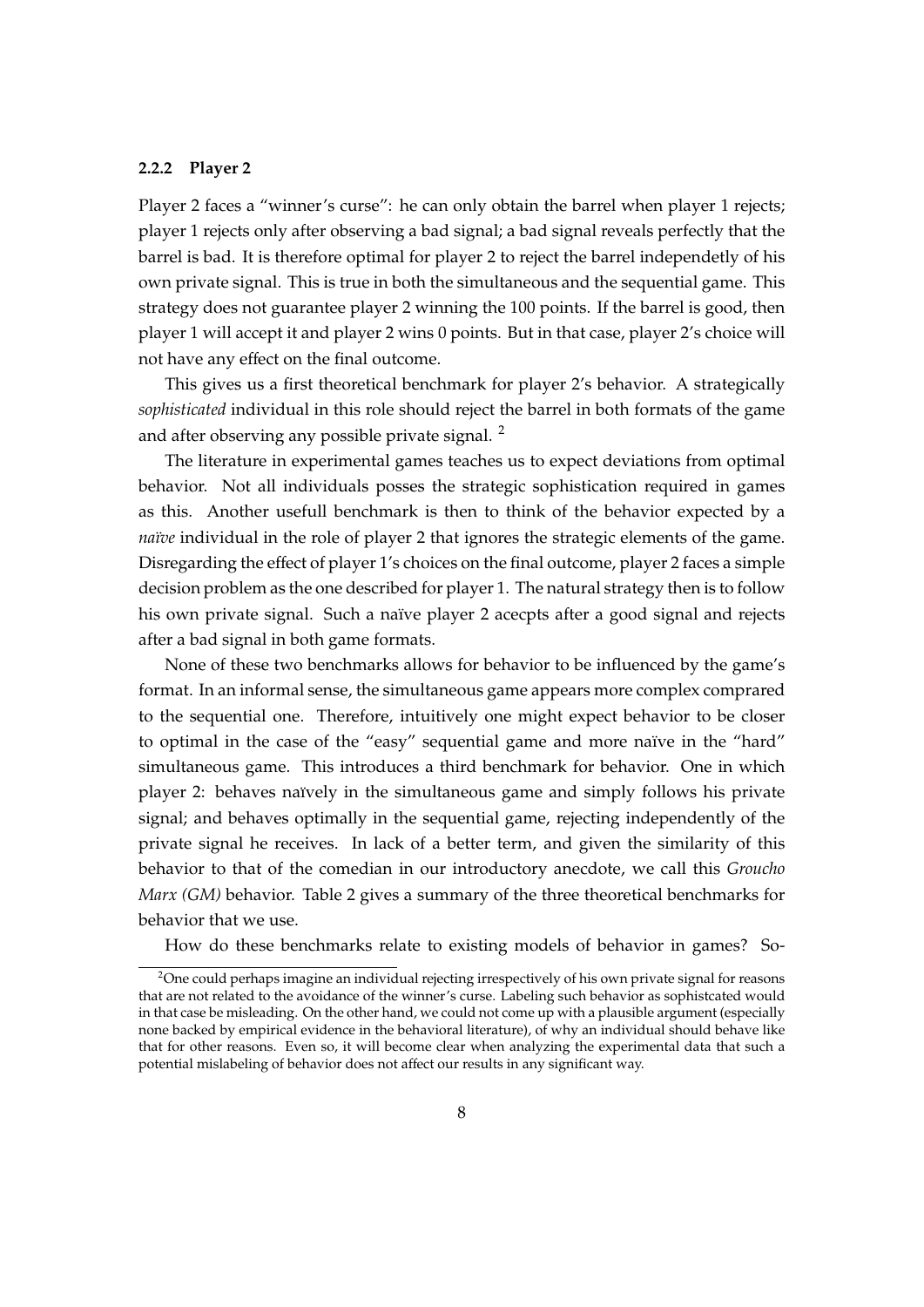<span id="page-8-0"></span>

| <b>Benchmark</b>         | Naïve |      |     | Sophisticated |  |                 |  |          | GМ  |      |     |         |
|--------------------------|-------|------|-----|---------------|--|-----------------|--|----------|-----|------|-----|---------|
|                          |       | sim  |     | sea           |  | sim             |  | sea      |     | sim  |     | sea     |
|                          | bad   | good | bad | aood          |  | bad good        |  | bad good | bad | good | bad | good    |
| frequency<br>of reject % | 100   | 0    | 100 | - 0           |  | 100 100 100 100 |  |          | 100 | 0    |     | 100 100 |

**Table 2:** Theoretical benchmarks for player 2's behavior. Numbers indicate the frequency with which a player 2 of a specific type is expected to reject the barrel when playing the game several times, conditional on the private signal (*bad* vs. *good*) and the game's format (*sim*ultaneous vs. *seq*uential).

phisticated behavior essentialy corresponds to that predicted by *(Perfect) Bayesian Nash Equilibrium*. Non-equilibrium models that allow for heterogeneity in strategic thinking also predict this behavior for some types of individuals with higher levels of sophistication. Individuals of low sophistication levels in cognitive hierarchy and level-k models, and cursed individuals in the sense of Eyster and Rabin's "cursed equilibrium" all be-have like our naïve benchmark.<sup>[3](#page-8-1)</sup>. These models' higher sophistication types' behavior matches the sophisticated benchmark. None of these models predicts behavioral types corresponding to the intuitive behavior of our GM benchmark.

As we discuss in the next section, in the experiment we use a computer to simulate the behavior of player 1 and subjects know the rule used by the computer, which is to follow its signal. It can therefore be argued that these theories have little relevance for our experiment. This is because they assume that players fail to form correct beliefs, which in our experiment is not possible since they know the computer's behavioral rule. This argument is based on a very strict interpretation of these models' assumptions. In any case, in Louis (2012) [\[21\]](#page-24-10) subjects play the simultaneous and sequential game against human opponents and exhibit the same types of behavior as in the current experiment. Our argument is slightly more involved. Even if these behavioral models are viewed as "as if" models that help organize experimental data, we present a very simple environment where they fail to do so. Furthermore, we help disentangle the specific cognitive failures that drive bahavior. This gives a clear direction in which behavioral game theorists should look for improved models.

<span id="page-8-1"></span> ${}^{3}$ In the context of a level-k model and for our game, one could assume that level-0 types just follow their signal and thus match the naïve benchmark. Alternatively one could assume that these types play randomly and therefore it is level-1 types that follow their signal, since they are best responding to a randomizing player 1. Either way, some lower level type will match the naive benchmark. See Crawford and Iriberi 2010 [\[11\]](#page-23-4) for a discussion of the appropriate level 0 assumption in common value auctions.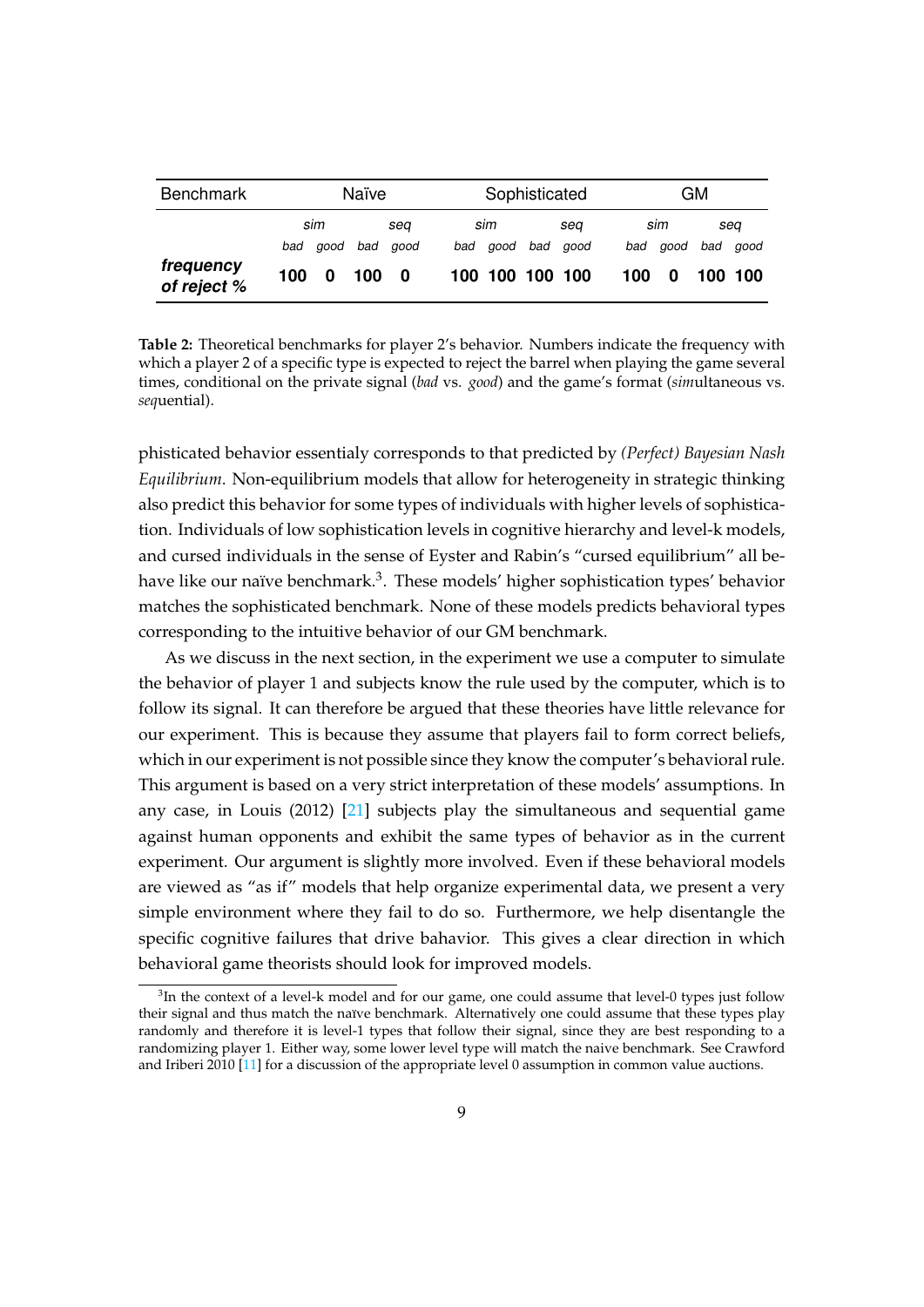## <span id="page-9-0"></span>**2.3 Cognitive calculations and the Pay to Observe format**

Behavior in the first two formats of the game can be indicative of which cognitive calculations an individual performs. In particular we are interested in her ability to perform *contingent thinking* (CT) and *inference from others' actions* (IOA). Note that in the sequential game a player only needs to apply IOA. In the simultaneous game, CT and IOA are combined in order to calculate the optimal strategy.[4](#page-9-1)

A sophistcated type seems able to perform both these calculations. Naïve types fail in IOA, given their behavior in the sequential game. Their behavior in the simultaneous game can then be attributed to a failure of IOA, perhaps compunded by a failure of CT. For GM types things are less clear: they perform IOA correctly in the sequential game, like sophisticated types, but fail in at least one of the two computations in the simultaneous game.

At this point the difference should be clear between CT and IOA and the two concepts in Esponda and Vespa (2014) [\[12\]](#page-24-2) (EV): *hypothetical thinking* and *information extraction*. The former two refer to cognitive computations while the latter pair seem to refer mostly to the strategic situation in which the computations take place. Since in the sequential games (both the BoA game and the voting game in EV) the only relevant computation is IOA, it coincides with the concept of *information extraction*. On the other hand, the *hypothetical thinking* that takes place in the simultaneous games includes both CT and IOA. EV do not offer evidence on whether or not their subjects are performing IOA in the simultaneous games. The PtO format allows us to answer that in our design.

In the PtO format individuals take two descisions: first, whether or not to pay 10 points to observe player 1's choice; subsequently, they decide whether to accept or reject the barrel. Once faced with this second choice, individuals are essentialy in the same position as they are in the sequential or simultaneous game, depending on whether they paid or did not pay, respectively, in the first choice. Their behavior in this second decision is therefore expected to depend on their type in the same way as described above. How about their behavior in the first choice in this format?

A sophisticated type understands that it is optimal to reject the barrel independently on whether she actually observes player 1's choice or not. Paying to do so is therefore a waste. Naïve types do not behave optimally, but they only take in to account their

<span id="page-9-1"></span><sup>&</sup>lt;sup>4</sup>Rangel et al. (2008) [\[23\]](#page-24-11) propose a framework for the basic computations involved in making a choice. They brake down the process of value-based decision making in to five basic computations: *Representation*, *Valuation*, *Action selection*, *Outcome evaluation*, and *Learning*. The first four follow one another and the outcome of each one feeds in to the next, while Learning is based on the outcome of the process and feeds in to the other four computations when they are repeated in the future. Given our definitions, CT can be seen as part of the Representation process and IOA as part of Valuation.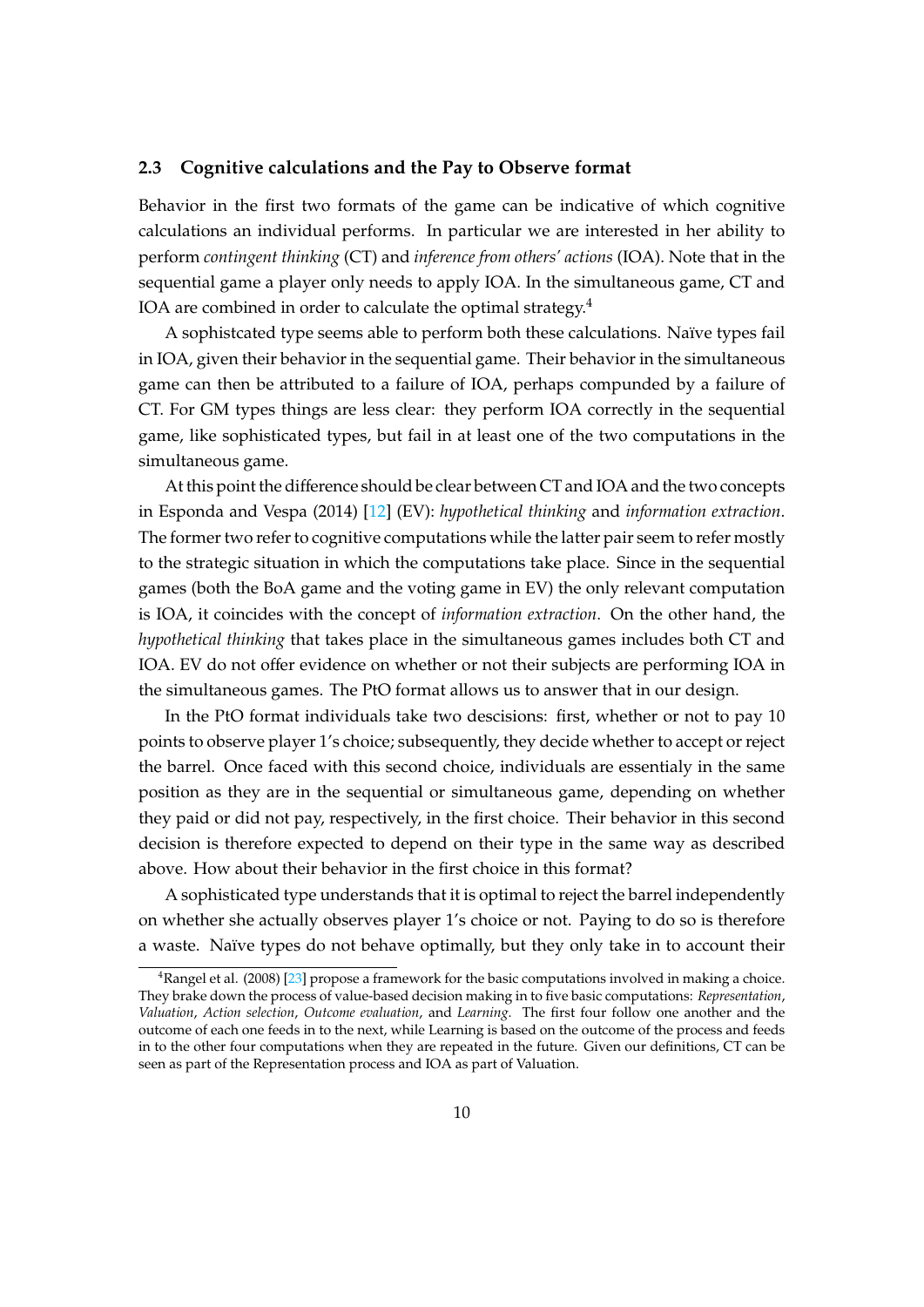own private information when deciding whether to accept the barrel. For them player 1's choice is irrelevant and therefore paying to observe it is useless. On the other hand, GM types behave differently in the simultaneous and the sequential game. Depending on what drives this difference in behavior, a GM type could consider observing player 1's choice as valuable.

There are two cases. In the first, a GM type fails in IOA when he cannot observe player 1's action. That is, he does not see the correlation between actions and player 1's private information. If that is the case, then changes in the informativeness of player 1's private information are not expected to have an effect on the GM type individual's willingness to pay to observe her choice. The second case is that the GM type can always perform IOA, but fails in CT. Through IOA he understands that player 1's information reveals her private information. The failure in CT does not allow him to see that his decision only matters when player 1 rejects. Therefore, he sees some value in actually observing player 1's action, and this value depends on the informativeness of player 1's signal. This informativeness is manipulated in the experiment through the parameter *Q*, the number of bad apples in the bad bag. This allows us to distinguish between the two cases.

# <span id="page-10-0"></span>**3 Experimental Design**

We use a within-subject design. In the experiment, subjects play variations of the BoA game repeatedly for 40 rounds taking the role of Player 2. Player 1 is simulated by a computer endowed with a decision rule that mimics player 1's optimal choice: accept when drawing a good apple, reject when drawing a bad apple. Subjects know this rule.

Subjects face all three game formats in the 40 rounds of play. They play the simultaneous and PtO formats in 10 rounds each, and the sequential format in 20 rounds. The sequential format is played twice as many times to assure a sufficient number of observations. Each time the computer accepts the barrel in this scenario, the game ends without a decision from the subjects. On average subjects make about 5 decisions in the 20 sequential treatments.

The number *Q* varies between 1 and 9. In particular, it takes value 5 two times in the simultaneous and PtO formats, and four times in the sequential format. All other values are taken once in the former two and twice in the latter. The combination of a particular format with a specific number of *Q* results in a specific treatment. Table [3](#page-11-0) shows all possible treatments and the number of times each subject is in one of them. The order with which subjects go through the treatments is randomised separately for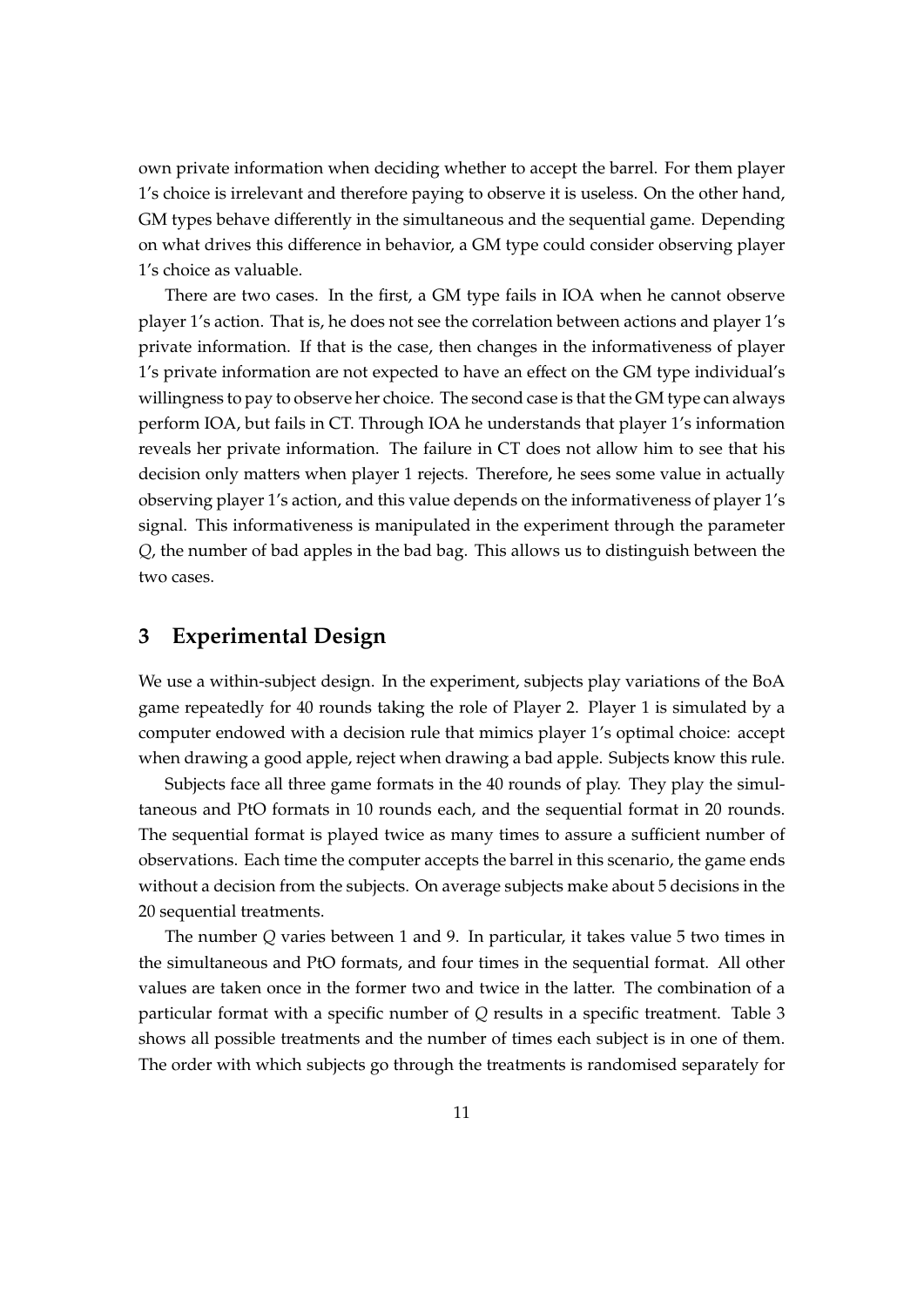<span id="page-11-0"></span>each subject to control for order effects.

|                                           |                   |  | $Q$ , # of bad apples |  |  |                         |
|-------------------------------------------|-------------------|--|-----------------------|--|--|-------------------------|
|                                           |                   |  |                       |  |  | 1 2 3 4 5 6 7 8 9 Total |
| 1. Simultaneous 1 1 1 1 2 1 1 1 1 1 0     |                   |  |                       |  |  |                         |
| 2. Sequential                             | 2 2 2 2 4 2 2 2 2 |  |                       |  |  | 20                      |
| 3. Pay to observe 1 1 1 1 2 1 1 1 1 1 1 0 |                   |  |                       |  |  |                         |

**Table 3:** Number of decisions per treatment for each subject

Apples are presented as balls in urns on the subjects' screens. They have different color depending on whether they are good or bad. The two possible colors are blue and red but their meaning (good/bad) is not fixed and changes randomly in each game to avoid unintended connotations between colors and behavior. No feedback is given to subjects during the experiment.

Our design shares some features with the one of EV, but there are important differences. The main difference is of course the use of the BoA game, which has some advantages. First, it is a simpler game with a smaller number of possible states. Second, it is a game that could be played with human opponents that would have the same expected behavior as the one of the computer in our experiment.[5](#page-11-1) This provides for a more natural strategic environment compared to one where the computer opponent behaves according to an arbitrary probabilistic rule. Such arbitrary rules could make subjects suspicious and introduce unwanted "experimenter demand" effects.<sup>[6](#page-11-2)</sup> Finally, and more importantly, the BoA game can be played in the PtO format that allows us to answer the paper's main question, namely why individuals behave differently depending on the game format.

Detailed instructions were handed out to subjects at the beginning of the experiment and subjects were left with enough time to read through them and ask clarifying questions. The exact text of the instructions can be found in the supplemental material. After reading the instructions and before starting the experiment, subjects had to pass a short comprehension test.<sup>[7](#page-11-3)</sup> They were not allowed to continue until answering all questions correctly. Subjects had no significant difficulties in doing so.

To determine subjects' earnings, 7 of the 40 rounds were chosen randomly and the

<span id="page-11-1"></span><sup>5</sup>See Louis (2012) [\[21\]](#page-24-10).

<span id="page-11-2"></span><sup>6</sup>See Zizzo (2010) [\[27\]](#page-24-12)

<span id="page-11-3"></span><sup>&</sup>lt;sup>7</sup>The five questions can be found in the supplemental material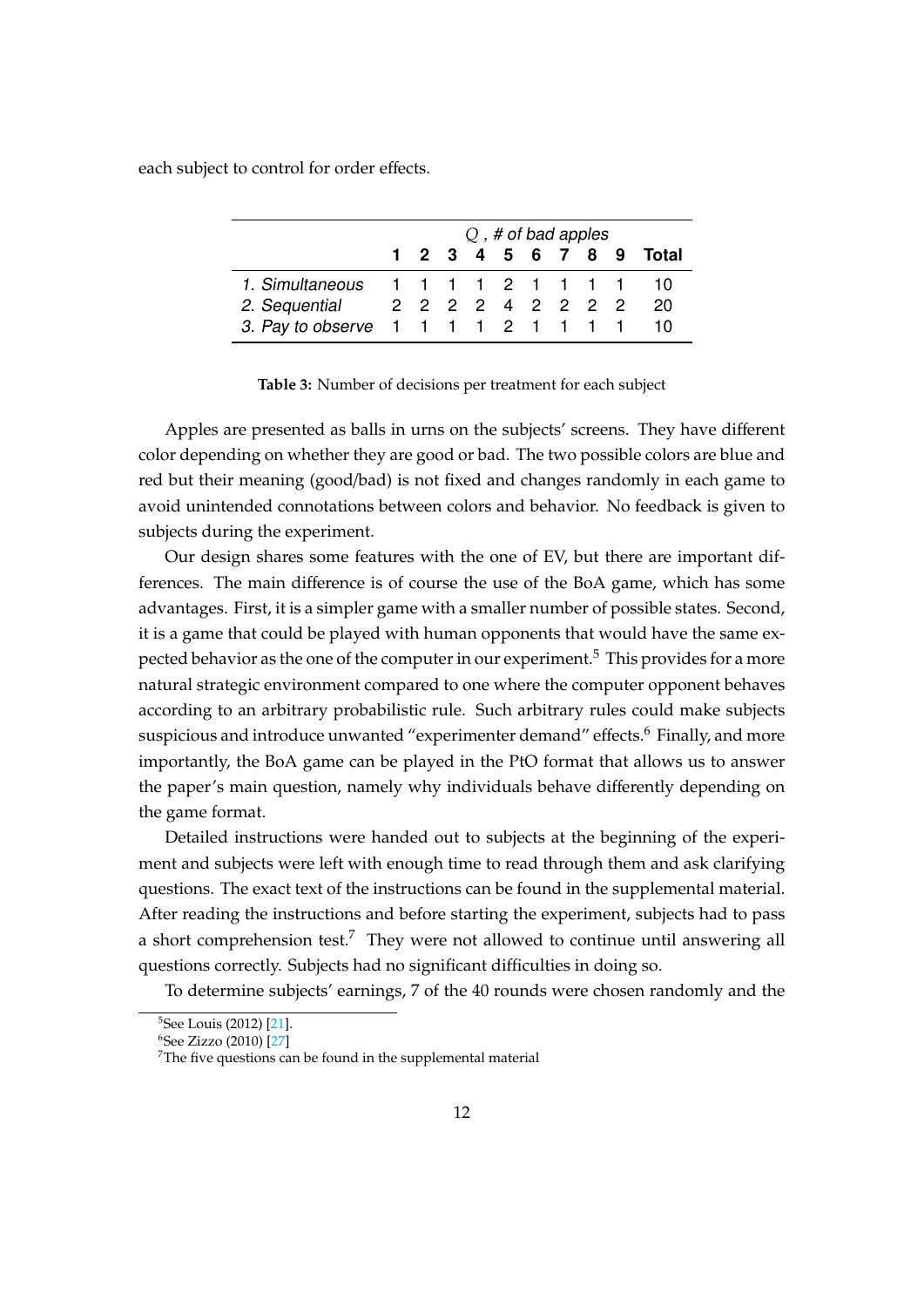subjects' outcome in these rounds was considered. An additional 100 points were given to each subject to assure there was no bankruptcy from choices in the PtO format. Points were converted to swiss francs using a 20 to 1 exchange rate. Each subject received an additional 10 francs show-up fee.

The experiment was conducted in six sessions with a total of 97 subjects partici-pating.<sup>[8](#page-12-0)</sup> Subjects were recruited among undergraduate students at ETH Zurich and the University of Zurich using ORSEE (Greiner 2003 [\[16\]](#page-24-13)). The experiment was conducted in the Experimental Economics Lab of the University of Zurich using Z-Tree (Fischbacher 2007 [\[14\]](#page-24-14)).

# **4 Results and Analysis**

Our analysis takes the following steps. We first present some data on aggregate behavior in all three fromats. We then use the data from behavior in the simultaneous and sequential formats to classify subjects in to different behavioral types. Next, we turn attention to behavior in the PtO format, broken down according to the classification obtained at the previous step. It is from this last step that we make our conclusions about the computations that drive subjects' behavior in the different formats. To keep the discussion more concise we now refer to the three game formats as *Sim*, *Seq* and *PtO* respectively.

# **4.1 Aggregate data**

In *Sim* we always observe a decision to accept or reject. In *Seq*, when the computer accepts, there is no decision for the subject to take, hence no observation. In *PtO* we always observe a decision whether or not to pay for the option to observe the computer's choice. If the subject decides not to pay, we also observe his decision to accept or reject. As in *Seq*, if the subject pays we observe a decision to accept or reject only if the computer has rejected.

Table [4](#page-13-0) shows the aggregate behavior of subjects across treatments. The frequency with which subjects reject the barrel is indicated, conditional on being in each format,

<span id="page-12-0"></span> $8$ The number of participants per session was: 5, 15, 15, 20, 21, 22. This number varied because of different show-up rates. In particular, the low number of participants in the first session is attributable to to a failure of the recruitment system to send the automated reminder to subjects. Since the experiment consists in a series of individual decisions, with no interaction among subjects, the number of participants per session should not affect the results. Furthermore, the exact same instructions and procedures were used in each session. A pilot session conducted during the calibration of the design is not included in the analysis. The results we present are robust to omitting any particular session.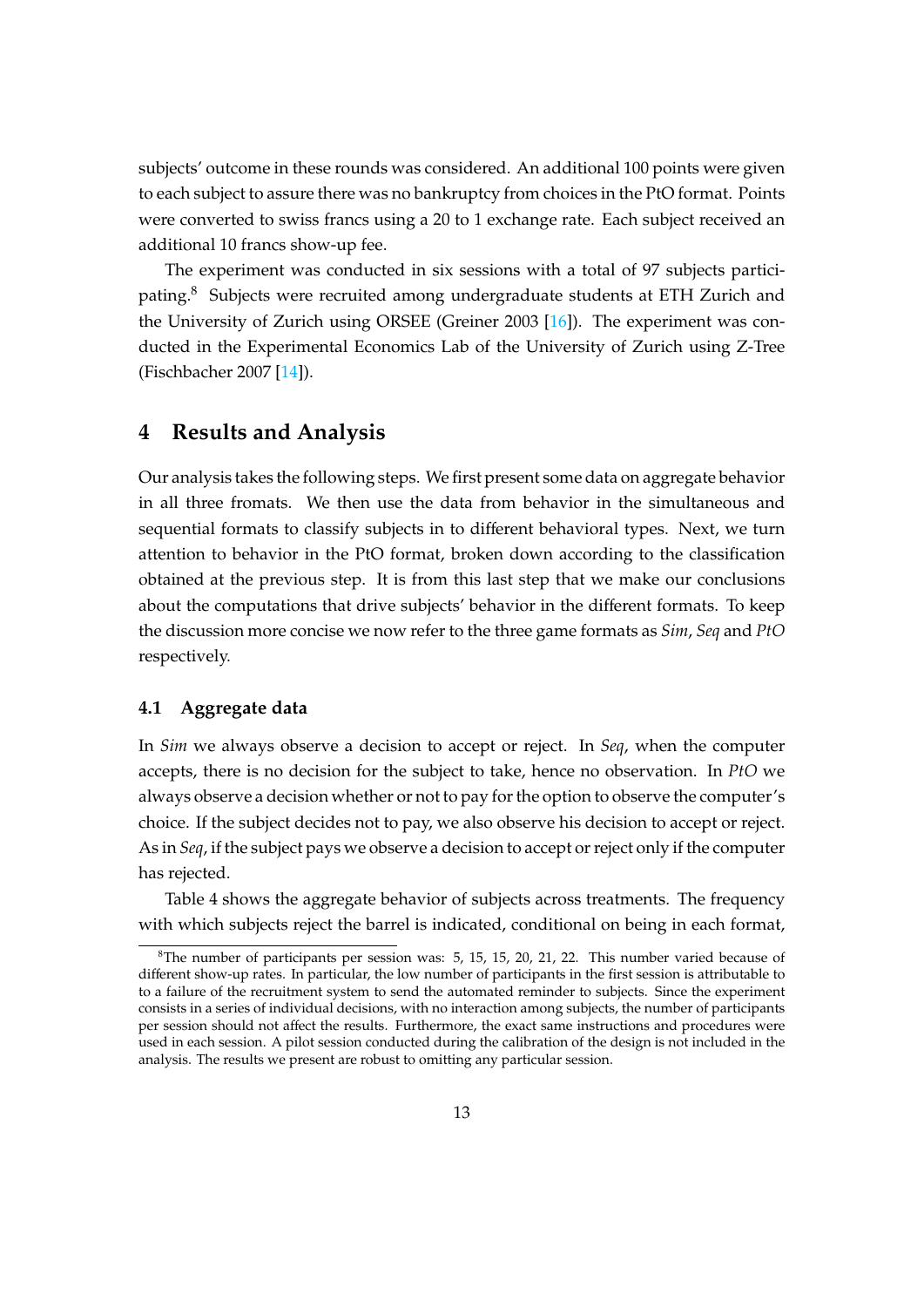and after observing a good or bad signal. For *PtO*, these numbers are further broken down depending on whether the subject chose to pay to observe the computer's decision before making a choice to accept or reject the barrel.

On one hand, almost all subjects reject after observing a bad signal. This indicates that subjects understand that a bad signal unambiguously reveals the state to be bad. On the other hand, the frequency of rejection does not take an extreme value in any of the situations after observing a good signal. For the case of simultaneous decisions (*Sim* and *PtO* after not paying) subjects reject the barrel after a good signal in about a third of the cases. For the case of sequential decisions (*Seq* and *PtO* after paying) the frequency of rejecting after a good signal roughly doubles.

<span id="page-13-0"></span>

|                             |       | 1. Simultaneous |     | 2. Sequential | 3. Pay to observe |      |      |      |
|-----------------------------|-------|-----------------|-----|---------------|-------------------|------|------|------|
| paid                        |       |                 |     |               |                   | No   |      | Yes  |
|                             | 62.3% |                 |     |               | 37.7%             |      |      |      |
| signal                      | bad   | good            | bad | good          | bad               | good | bad  | aood |
| frequency<br>of rejection % | 96.2  | 31.4            | 99  | 60.3          | 99.4              | 38.6 | 96.7 | 65.7 |
| # of obs.                   | 235   | 735             | 297 | 189           | 153               | 451  | 60   | 35   |

**Table 4:** The frequency of rejection observed in the data, for the three game formats.

To establish the factors that determine whether subjects accept or reject the barrel we run probit regressions with *subject's choice* as a dependent variable. Results are presented in table [5.](#page-14-0) We pooled together all decisions from treatments in *Sim* and *Seq*. In *PtO*, *sequential* is endogenous, since subjects decide themselves whether to pay to observe the computer's choice, or not. We present the coefficients' estimates for *PtO* here for completeness, but these should be viewed with some reservation. We defer discussion of behaviour in *PtO* to subsection 4.3 and now turn our focus on subjects' behaviour in *Sim* and *Seq*.

The negative and strongly significant coefficient for *sequential* supports what is already evident in the aggregate data of table [4:](#page-13-0) subjects are more likely to play optimally and ignore their private signal after observing the computer reject. This is expected and is in line with previous results in the literature and our intuition.

The estimated coefficients of the other variables taken in to account here also conform to intuition. For*subject's signal* the coefficient is positive, strongly significant and has the highest magnitude. This reflects what is shown in table [4:](#page-13-0) in almost all cases, subjects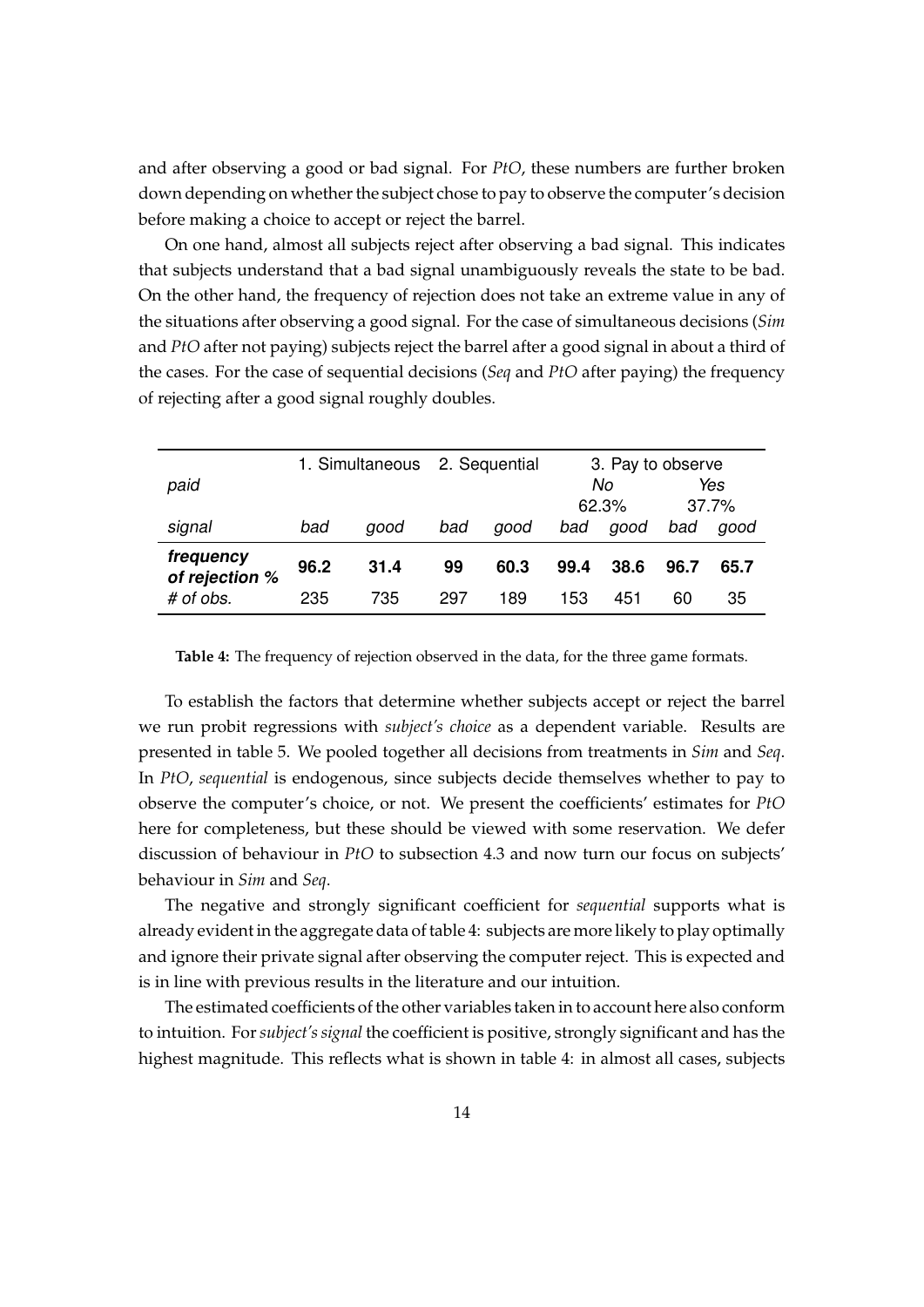## <span id="page-14-0"></span>**Probit regressions**

Dependent variable: subject's choice ('reject' = 0, 'accept' = 1)

|                  | Sim and Seq           | PtO                   |
|------------------|-----------------------|-----------------------|
| subject's signal | $2.326**$<br>(0.179)  | $2.560**$<br>(0.246)  |
| sequential       | $-0.758**$<br>(0.136) | $-0.581*$<br>(0.280)  |
| Q                | $0.061**$<br>(0.019)  | $0.082**$<br>(0.025)  |
| round            | $-0.009*$<br>(0.004)  | $-0.013^*$<br>(0.006) |
| bad color        | 0.056<br>(0.078)      | 0.014<br>(0.118)      |
| Intercept        | $-1.972**$<br>(0.232) | $-2.369**$<br>(0.292) |
| # of obs.        | 1456                  | 699                   |

 $* p < .05$  \*\*  $p < .01$ 

Note: Standard errors are clustered at the subject level

**Table 5:** Subjects' decision to accept or reject the barrel. Explanatory variables are: *subject's signal* (value 1 if the subject received a good signal, 0 otherwise); *sequential* (value 1 if the decision was made after observing the computer's choice. note: to record a decision by the subject in this case means the computer must have rejected); *Q* (the number of bad apples in the bad barrel, takes values from 1 to 9); *round* (round in which a given decision is made, takes values from 1 to 40); *bad color* (value 1 if the bad apples/balls were represented by red, 0 if blue).

reject after receiving a bad signal. The remaining variables mostly capture variation when subjects receive good signals. Concerning *Q*, notice that as it increases private signals become more informative. The positive coefficient for *Q* indicates that subjects understand that and tend to follow their private signal more when *Q* is higher. Of course, while this seems natural, it is not optimal in this context.

One issue that was a concern given the high number of rounds was the possibility of subjects learning during the course of the experiment. This could lead them to change their behavior and make it harder to draw any inferences about what is driving it. There is no feedback about outcomes during the experiment, so any learning could only come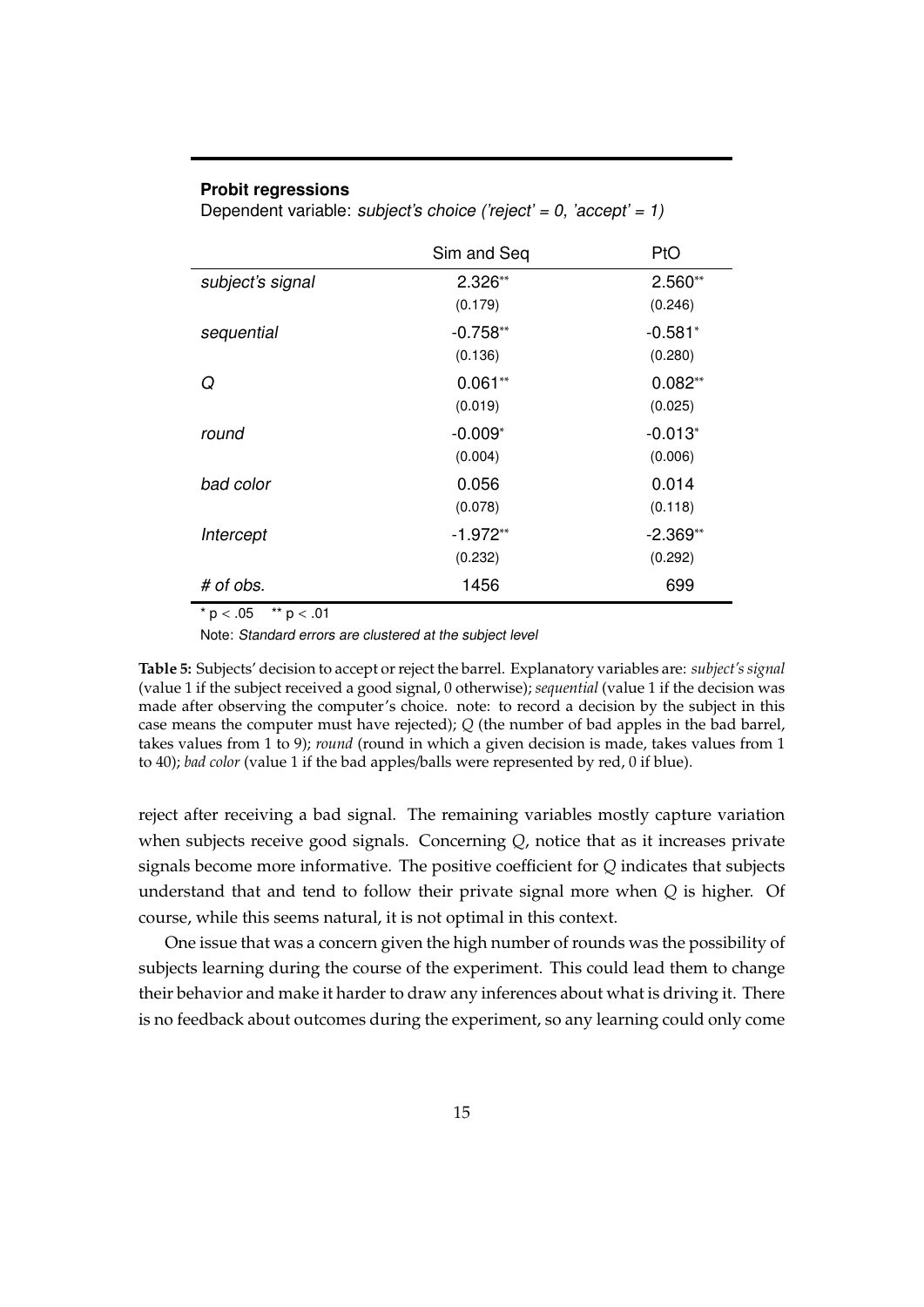through gaining experience with the game. $9$  Such an effect is captured by the coefficient for *round*. While it turns out to be negative and weakly significant , it has a very small magnitude. In fact, keeping the other variables at their mean and increasing *round* by one standard deviation increases the probability of rejection by slightly over 3%. Furthermore, the coefficient is not significant when excluding the first or last 5 rounds of decisions. The other significant coefficients are robust to such a manipulation.

The aggregate results presented here hide a significant degree of heterogeneity in subjects' behavior. Each subject made 10 decisions in *Sim*, with an average of 7.6 made after receiving a good signal. Each subject made an average of 5 decisions in *Seq*, with an average of 2 made after receiving a good signal. For each individual we calculate the frequency of rejection in each situation, conditional on receiving a good signal.

The histograms in panels A and C of figure [1](#page-16-0) show that behaviour is heterogeneous in each of the two formats. In *Sim* the distribution is skewed to the left with a large proportion following their private signal and only a few behaving optimally. In *Seq* the distribution is bimodal with one mode in each extreme. What is more interesting though is the heterogeneity of a "higher order" which results from the product of these two distributions. This is depicted by the scatter plot in panel B.

The naive, sophistcated and GM benchmarks correspond to points (0,0), (1,1), and (0,1) respectively. A first observation is that while some subjects' behaviour fully conforms to these benchmarks, others are more noisy. This is not surprising given the high number of decisions made in the experiment. Other variables, such as *Q*, could explain some of the variation. A second, reassuring observation concerns the fact that very few observations lie in the lower right quadrant, an area that corresponds to the counterintuitive behaviour of rejecting in the simultaneous game and following one's signal after observing the computer rejecting. In fact, a significant mass of observations lies close to the points corresponding to the benchmark behaviours and some of the spikes in the distribution directly coincide with these points.

## **4.2 Classification**

We classify subject's behaviour within and across game formats according to three types, corresponding to the three behavioral benchmarks, and an additional random type added for robustness. The fact that the distribution of behaviour shows spikes in the points corresponding to these prototypes indicates that this choice may not be completely misguided. Still, most of the data does not lie on any of these points so our

<span id="page-15-0"></span><sup>&</sup>lt;sup>9</sup>See Weber 2004 [\[26\]](#page-24-15).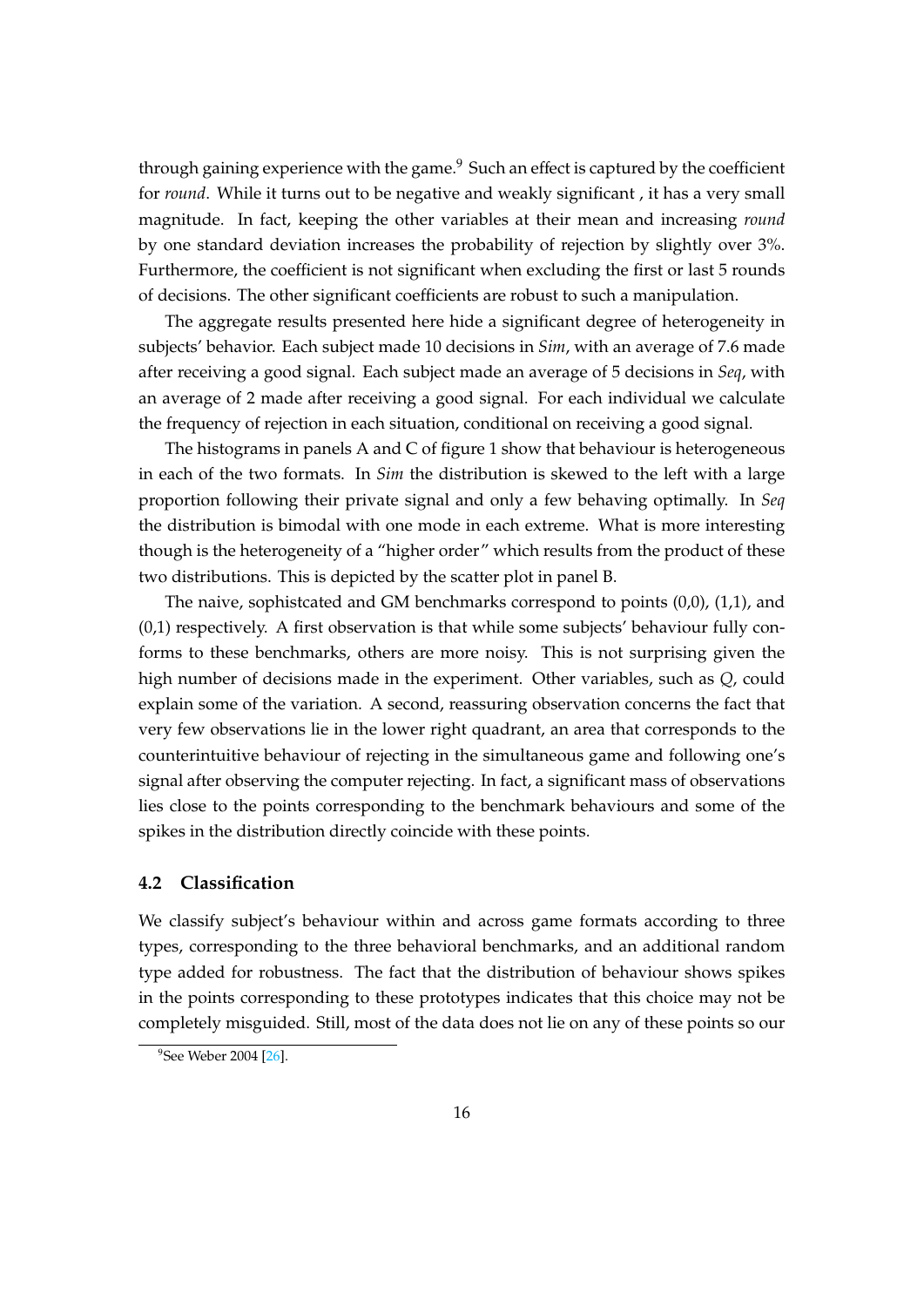<span id="page-16-0"></span>

**Figure 1:** Individual frequency of rejection in situations 1 and 2. Each circle is centred at a point with coordinates corresponding to the frequency of rejection in the two situations. The radius of the circle is proportional to the number of subjects whose frequencies coincide. Colors refer to the types assigned by the classification scheme presented in subsection 4.3. The star indicates the average frequencies across all subjects. The points  $(0,0)$ ,  $(1,1)$  and  $(0,1)$  correspond to the naive, sophisticated and GM benchmarks respectively. The histograms above and to the right give the distribution of subjects over frequencies in *Sim* and *Seq* respectively.

classification scheme must deal with the noise in the data.

One way to classify subjects would be to use the euclidean (or some other measure of) distance of each data point in the scatter plot in figure [1](#page-16-0) from the points corresponding to the benchmarks. While simple, this method is problematic for several reasons. The points in the scatter plot aggregate frequencies across treatments that differ with respect to an important variable, namely *Q*. This information would be lost if using distance only. Furthermore, there is an important number of observations with a frequency of rejection of exactly 50% in one or the other format. Classifying these subjects would require arbitrary choices on our part. Finally, 12 subjects did not make any sequential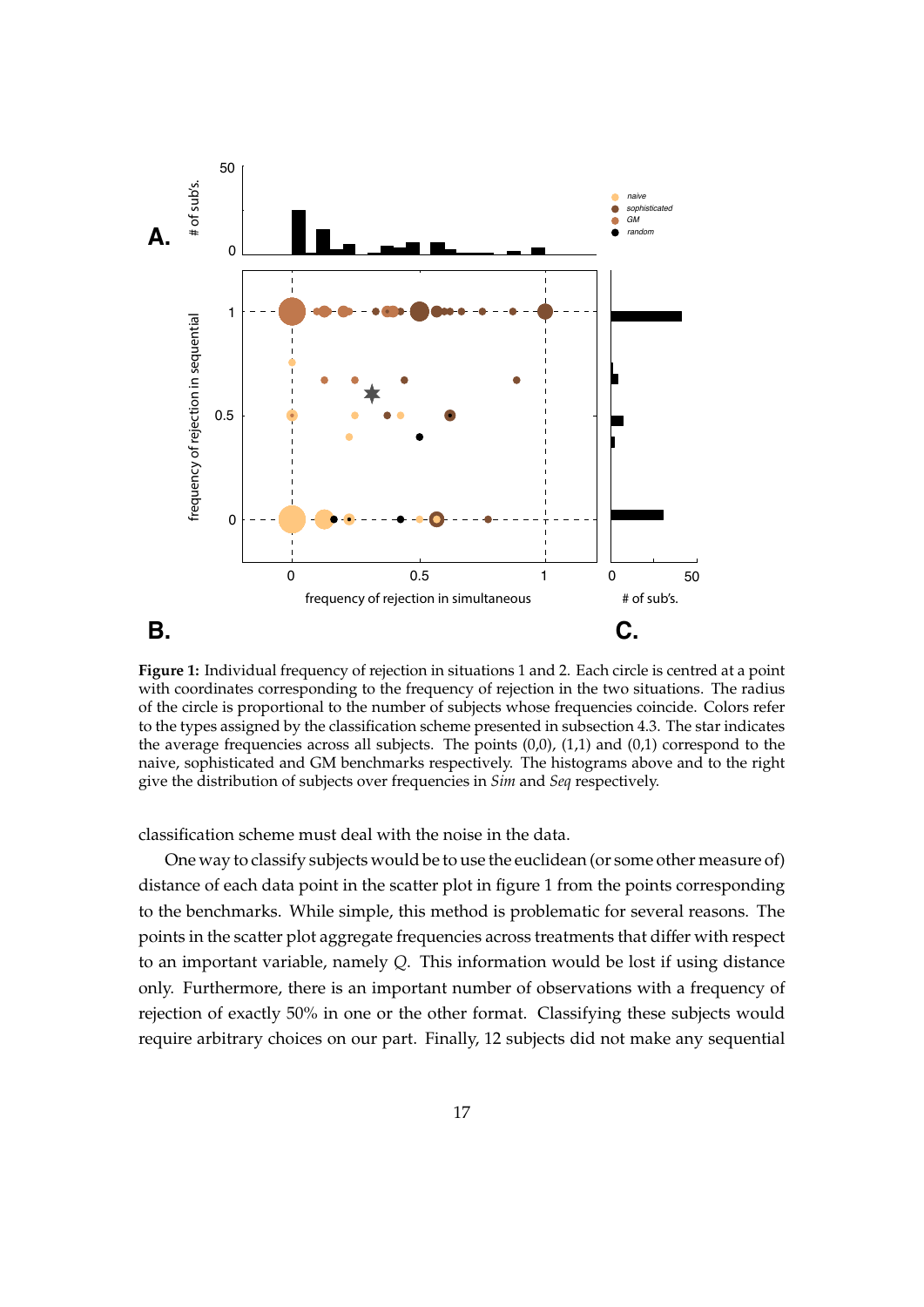decision after receiving a good signal.<sup>[10](#page-17-0)</sup>. It would therefore not be possible to classify these individuals using this method.

The method we use instead is distribution-based clustering. Choice distributions are derived from a hierarchy of logit choice models.<sup>[11](#page-17-1)</sup> Such structural models are often used to organize experimental data in the literature regarding cognitive hierarchy and level-k models.<sup>[12](#page-17-2)</sup> We use such a model here because the predicted behavior for different types matches that of the behavioral types we posit, allowing for noise.

We hypothesize the existence of four types of players. Players of the lowest level are *random*: they either accept or reject with equal probability. Players of the next level correspond to the *naïve* type. They give a "logit response" (as opposed to best response) to the belief that player 1 is randomizing. Players of the next level correspond to the *sophisticated* type. They give a "logit response" to the belief that player 1 is naïve. Finally, there is an intermediate level player that plays as a naive type in *Sim* and as sophisticated in *Seq*. This is the *GM* type.

For each type the model gives us a distribution of choices conditional on the format and *Q*. These distributions further depend on a common noise parameter  $\mu$ , which enters the logit response function. We then use an expectation-maximisation type algorithm to find the value of  $\mu$  that maximizes the likelihood that the data is explained by our model. At the same time the algorithm classifies subjects into different types.<sup>[13](#page-17-3)</sup> A formal specification of the model is given in the supplemental material.

<span id="page-17-4"></span>

| <b>Naïve</b> | <b>Sophisticated</b> | <b>GM</b> | Random | (st. error)    |
|--------------|----------------------|-----------|--------|----------------|
| 30           |                      | 32        | h      | 14.979 (0.666) |

**Table 6:** Classification results. The numbers in the first four columns indicate the number of subjects classified as a given type. The last two columns show the estimated value and standard error for the noise parameter  $\mu$ .

Table [6](#page-17-4) summarizes the results of the classification excersise. The vast majority of subjects are classified as belonging to one of the three benchmark types in roughly equal proportions. Only 5 subjects are classified as random types. The scatter plot in figure [1](#page-16-0) uses different colors to indicate the type assigned to each of the subjects depicted.<sup>[14](#page-17-5)</sup>

<span id="page-17-0"></span> $10$ These observations are not included in the scatter plot.

<span id="page-17-1"></span><sup>&</sup>lt;sup>11</sup>See Stahl and Wilson (1994)  $[24]$ .

<span id="page-17-2"></span><sup>&</sup>lt;sup>12</sup>See Crawford et al (2010)  $[10]$  and references therein.

<span id="page-17-3"></span><sup>&</sup>lt;sup>13</sup>See Bhatt et al. 2010 [\[6\]](#page-23-10) for a similar application.

<span id="page-17-5"></span><sup>&</sup>lt;sup>14</sup>There are cases of subjects that have very similar, or even the exact same, frequencies of rejection in the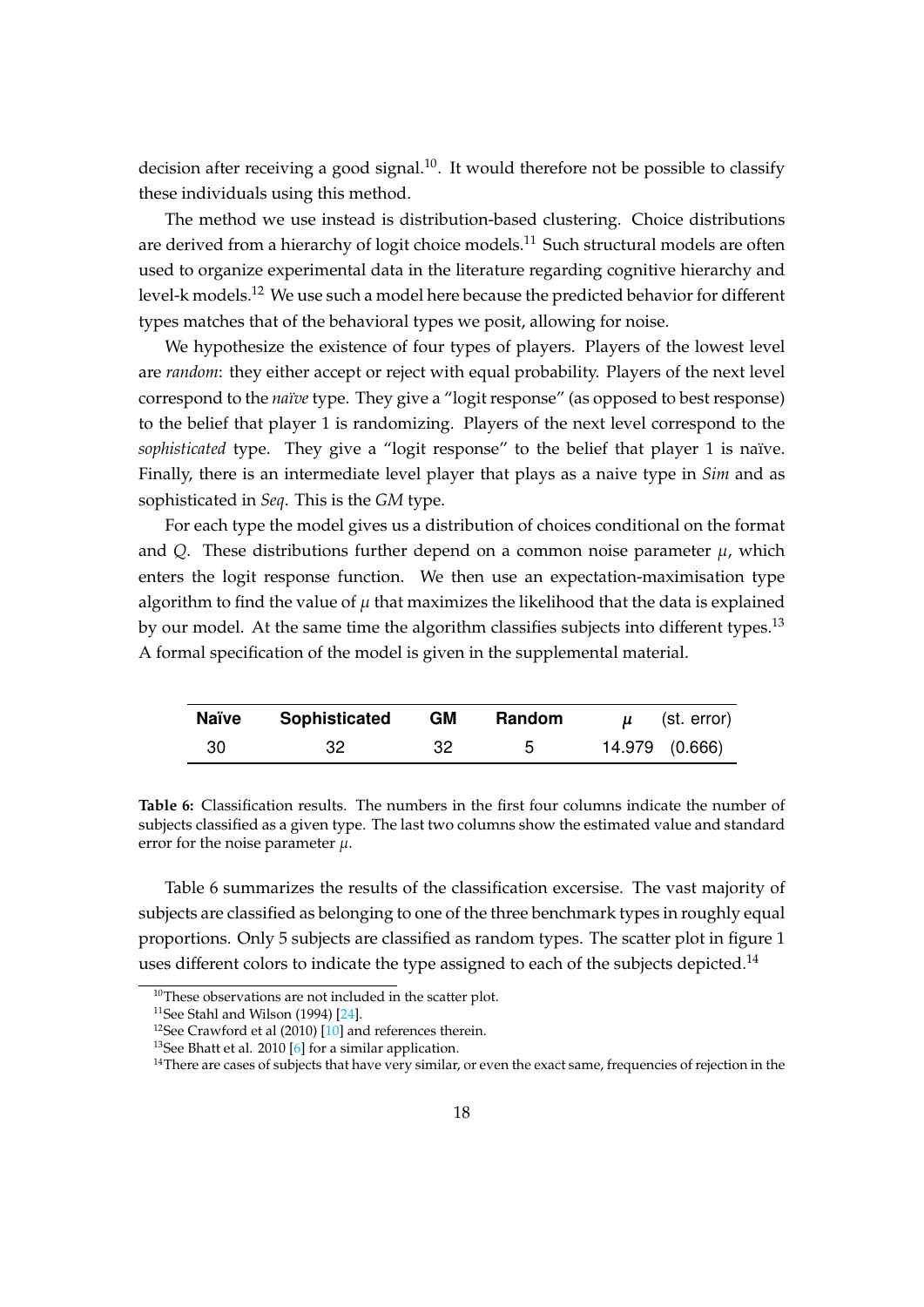The exact specification of the model could be modified slightly  $-$  e.g. different beliefs for sophistcated types or not allowing for random types. This would not affect results significantly. The specification used gives the best fit to the data among these alternatives. Figure [2](#page-18-0) compares the data to the predicted frequency of rejection for the four possible format - signal combinations. In general the model does a good job in fitting the relative frequencies in each of the four cases. The model over predicts by a small degree the frequency of rejection in the simultaneous game after receiving a good signal. Other than that, the fit is good.

<span id="page-18-0"></span>

**Figure 2:** Model fit to the data. Error bars give 95% confidence intervals. These are calculated using Monte Carlo simulations, as explained in the supplemental material.

#### **4.3 Behavior and computations**

We now turn our attention to subjects' behavior in *PtO*. Recall, that in this format subjects were offered the option to pay 10 points to observe the computer's choice. In other words, subjects could turn the game from simultaneous to sequential by paying this small amount. This choice was made before observing their private signal.

two formats but are classified as different types. This happens because the classification algorithm takes in to account more information than the one contained in the graph. In particular it takes in to account the value of *Q* associated with each decision made by a subject.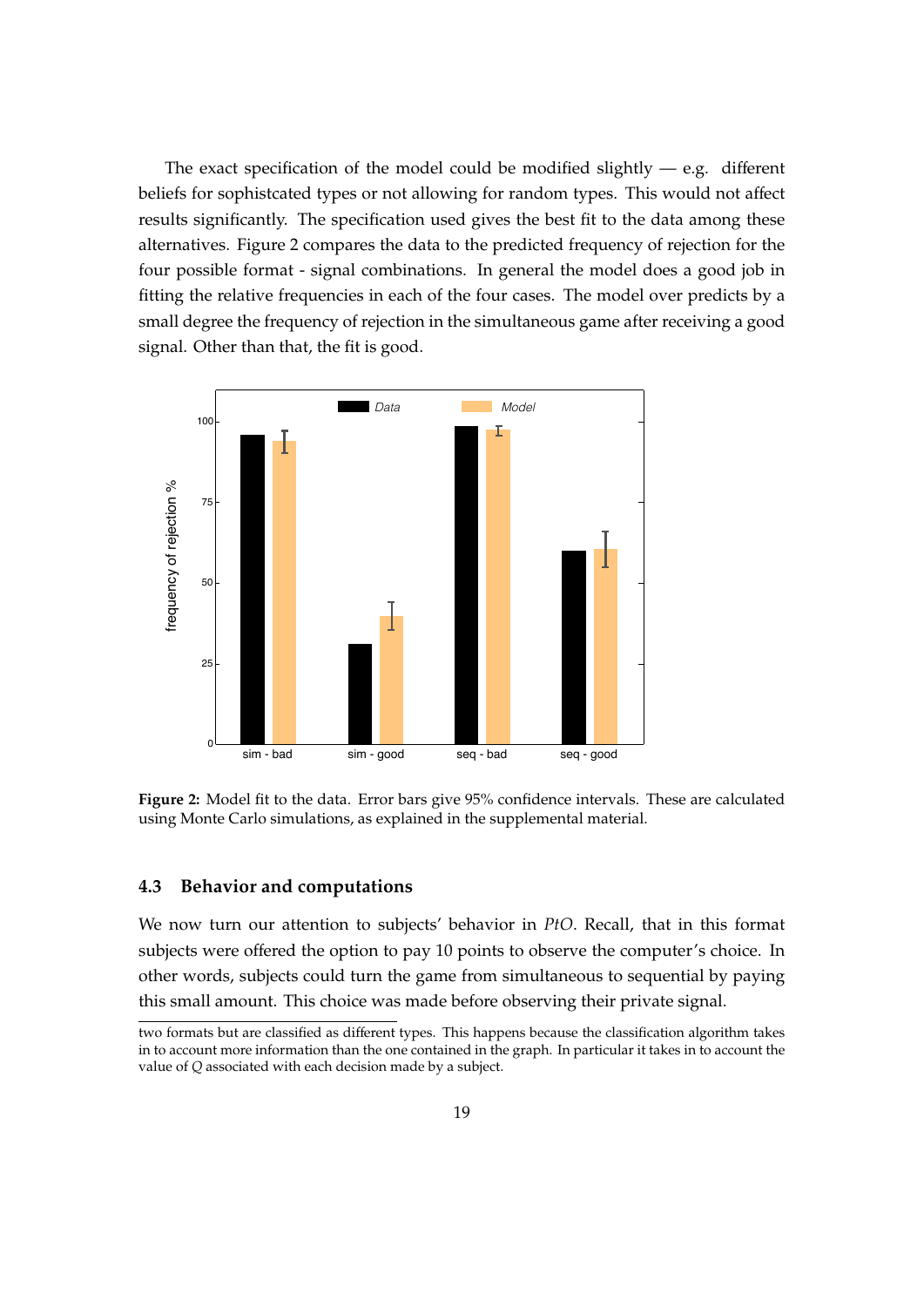<span id="page-19-0"></span>

|                          | <b>Naive</b> |                |     |              |     | Sophisticated |     |              |     | GМ                |            |      |  |
|--------------------------|--------------|----------------|-----|--------------|-----|---------------|-----|--------------|-----|-------------------|------------|------|--|
| paid                     |              | No<br>65.7%    |     | Yes<br>34.3% |     | No<br>67.2%   |     | Yes<br>32.8% |     | No<br>52%         | Yes<br>48% |      |  |
| signal                   | bad          | good           | bad | aood         | bad | good          | bad | good         | bad | good              | bad        | good |  |
| frequency<br>of reject % |              | 99.4 17.5 96.7 |     | 10           |     | 100 68.2 100  |     | 50           |     | 100 25.6 95.2 100 |            |      |  |
| # of obs.                | 48           | 149            |     | 10           | 58  | 157           | 17  | 4            | 39  |                   | 26         | 21   |  |

**Table 7:** Behavior by type in the PtO game. The first row indicates how often each type chooses to pay to observe player 1's choice. The next row shows the frequency of rejection of the barrel, in the *PtO* format.

Recall from table [4](#page-13-0) that subjects pay for this option on average 37.7% of the time. Table [7](#page-19-0) breaks down this average for each type.<sup>[15](#page-19-1)</sup> While naïve types pay to observe slightly more often than sophistcated types, the average for both is much lower than the one for GM types. This difference in behavior for GM types in itself indicates that our classification scheme captures some intrinsic difference between types and is not just an artifact of the assumption that such an additional type exists. This impression is further strengthened by the frequency of rejection for all types in the subsequent decision, to accept or reject the barrel. While this part of the data is not used in order to classify subjects in the previous section, behavior by type conforms to the respective behavioral benchmark.

We are now in a position to answer the paper's main question. What drives the differences in behavior between the simultaneous and sequential formats? To begin with, it seems that the differences observed in aggregate behavior are created by a particular subset of subjects, the ones we classify as GM types. So the question is answered by undestanding why these subjects behave differently: are they able to perform IOA in *Seq*, but lose this ability in *Sim*? or is it the case that they can always perform IOA and their sub-optimal play in *Sim* is the result of a failure to perform CT? If the former is true, then GM types do not realize the information contained in player 1's choice before actually observing it. Their willingness to pay to do so should not be affected by changes in *Q*, that affect the informational content of said choice. The opposite should hold if the latter is true.

The evidence from our experiment supports the second posibility. Figure [3](#page-20-0) presents

<span id="page-19-1"></span> $15$ We do not include the 5 subjects classified as random types in the remaining analysis.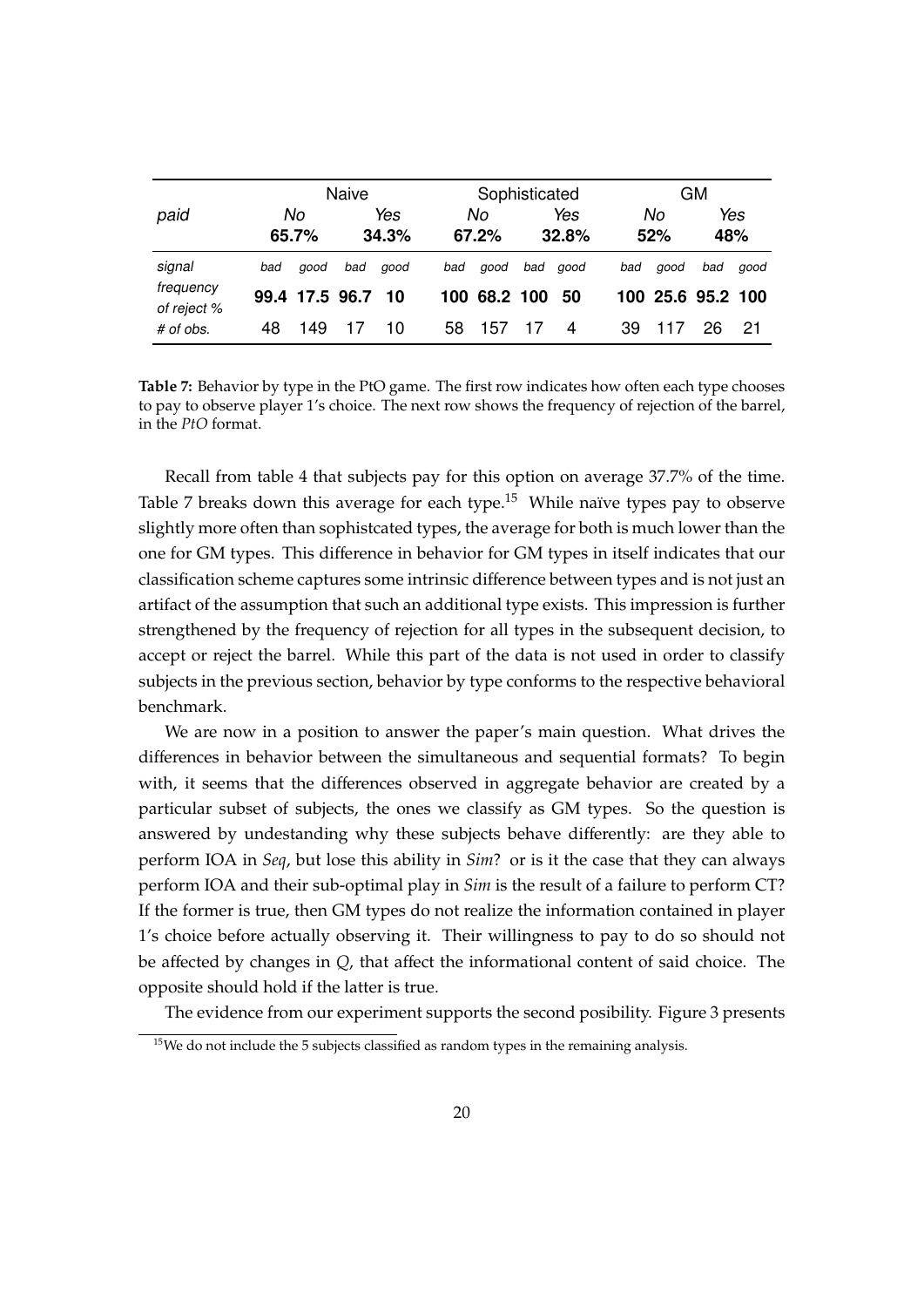the average frequency of paying to observe as a function of *Q* and separated by type. It is clear that the higher average frequency for GM types in the aggregate is driven by a very high frequency for medium values of *Q*. For higher or lower values, GM types pay to observe as often as other types, and even less for the extreme values of *Q* = 1 or *Q* = 9. No such inverted-U relation appears to exist for the other two types. In fact, the average frequency does not move away much from the average for either of the other two types.

<span id="page-20-0"></span>

**Figure 3:** Paying to observe player 1's choice, by type and as a function of *Q*.

This pattern of behavior is consistent with the idea that GM types understand that observing the computer's choice reveals its private information. They fail to do the appropriate contingent thinking that would bring the understanding that such information is irrelevant, as it only matters when the computer rejects. This means that GM types believe that by paying to observe the computer's choice is equivalent to paying to observe a *second private signal*, additional to their own. Their willingness to pay therefore depends on the value of this additional signal. This value depends on *Q*. For a single private signal, the higher *Q*, the higher its value. In particular, Making a decision after observing a private signal, compared to doing so with no private information, results in a positive difference of  $100 \times \frac{1}{2}$  $\frac{1}{2} \times \frac{Q}{10}$ , which is linear and increasing in *Q*. For an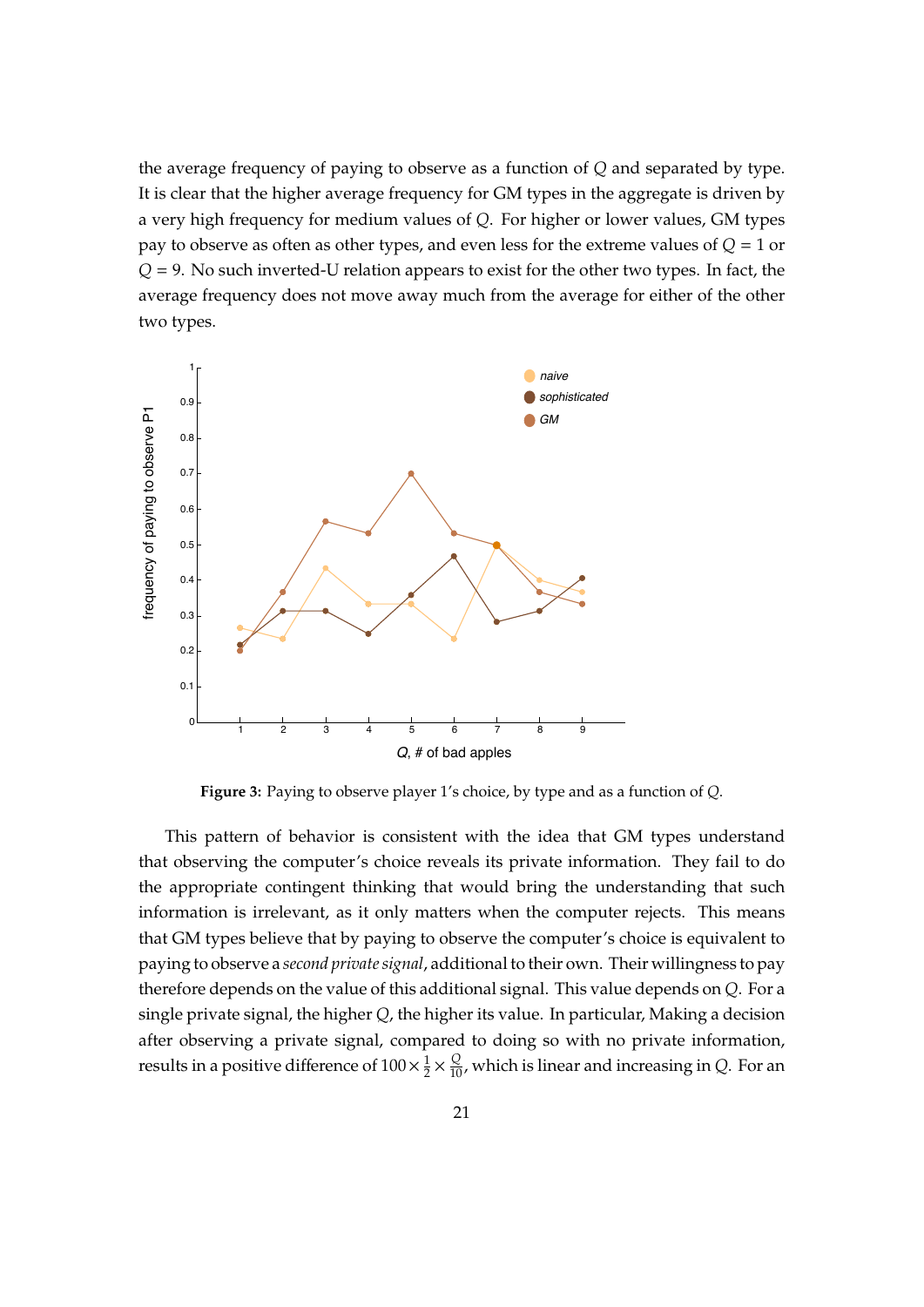additional private signal, which is the relevant case here, the value as a function of *Q* is first increasing and then decreasing. Formally, the difference in expected value between a decision taken after observing two signals compared to one taken after observing only one is  $100 \times \frac{1}{2}$  $\frac{1}{2}$  ×  $\frac{Q(10-Q)}{10}$ . This has an inverted-U shape with a global maximum at *Q* = 5.

We run separate probit regressions for each type with the decision to pay to observe the computer's choice as a dependent variable. The estimated coefficients are reported in table [8.](#page-22-0) These results confirm what can be seen in figure [3:](#page-20-0) the choice to pay to observe does not depend on *Q* for naive and sophisticated types. The opposite holds true for GM types. The coefficients for both  $Q$  and  $Q^2$  are significant and their signs conform to the inverted-U shaped relationship with a maximum at *Q* = 5.

It turns out that *round* is also significant and has a negative sign for naive and GM types, although the magnitude is very small for the latter. This means that the behavior of these types with respect to the decision to pay to observe changes during the experiment in the direction of optimality. It may seem that subjects of these types eventually understand that it is better not to pay. Although, if that is true, it is not clear why the same subjects fail to correct their behavior to the same extend during the experiment when facing the choice of accepting or rejecting the barrel. We think that a different explanation is more plausible. In about three out of four times, the computer receives a good signal and accepts the barrel. This means that if the subject pays to observe the computer's choice the subject will most likely not be given the chance to accept or reject the barrel, which can be frustrating. It seems more likely that these subjects choose to pay to observe less frequently in order to avoid this frustration.

# **5 Conclusions**

This paper adds to the effort to understand individuals' susceptibility to the winner's curse, and how this is driven by the failure of specific cognitive computations: contingent thinking and inferences from others' actions. To this end we design and run a lab experiment using a simple game that incorporates a winner's curse environment. We find substantial heterogeneity in how subjects in our experiment react to differences in the game's format. One subset does not have substantial difficulties in avoiding the curse independently of the games. These sophisticated subjects seem to perform both computations well. A second subset of similar size suffers from the curse in all formats. This naïve behavior is the result of a failure to perform inference from others' actions, possibly compounded by a failure of contingent thinking. The difference in aggregate behavior across game formats is almost entirely attributed to a third subset of subjects.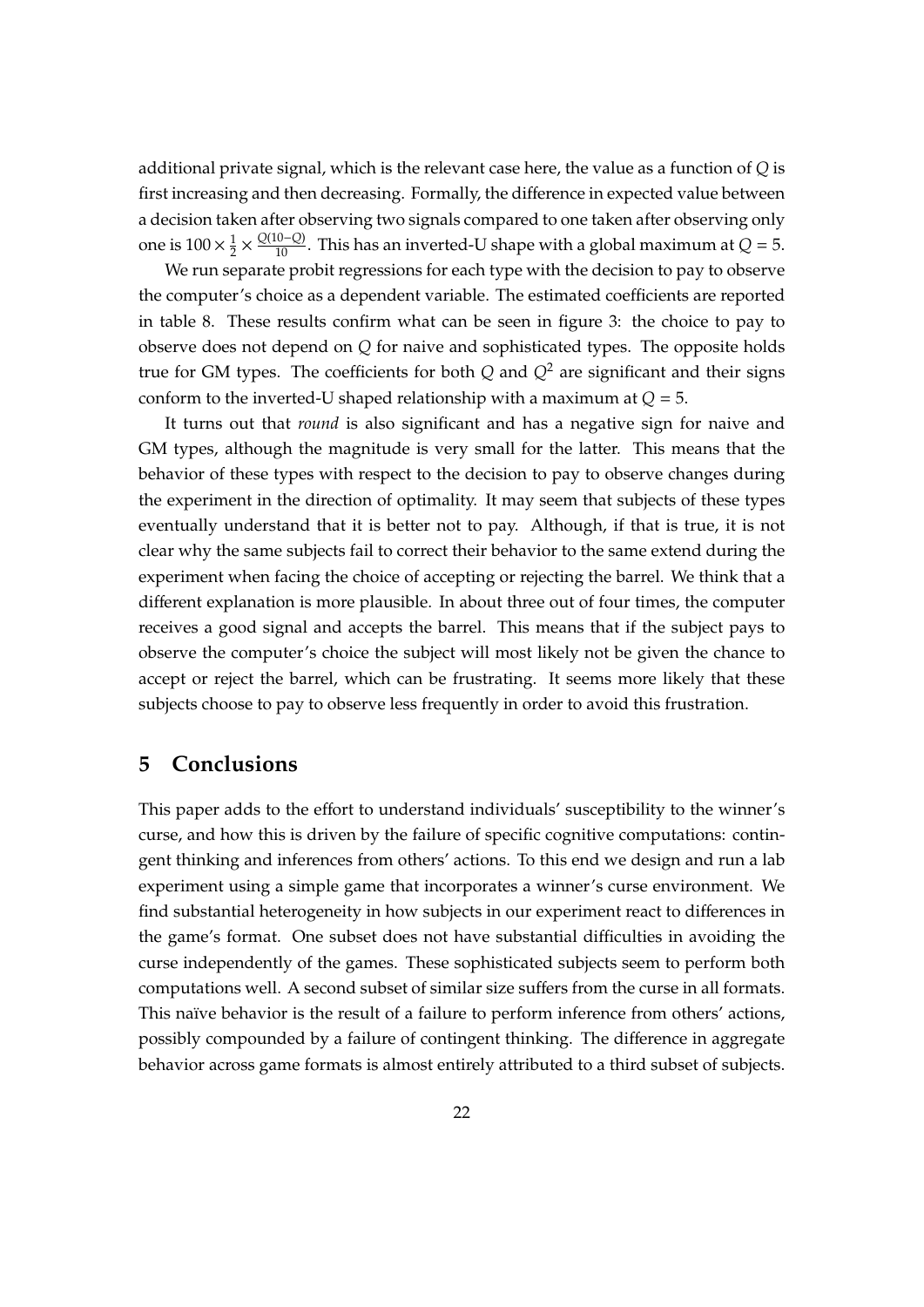#### <span id="page-22-0"></span>**Probit regressions**

Dependent variable: paid to observe ('paid' = 1, 'otherwise' = 0)

|           | <b>Naive</b> | Sophistcated | <b>GM</b>  |
|-----------|--------------|--------------|------------|
| Q         | 0.121        | 0.130        | $0.692**$  |
|           | (0.112)      | (0.108)      | (0.124)    |
| $Q^2$     | $-0.008$     | $-0.009$     | $-0.066**$ |
|           | (0.112)      | (0.011)      | (0.012)    |
| round     | $-0.215**$   | $-0.004$     | $-0.019**$ |
|           | (0.008)      | (0.005)      | (0.007)    |
| bad color | 0.006        | $-0.040$     | 0.284      |
|           | (0.137)      | (0.139)      | (0.160)    |
| Intercept | $-0.335$     | $-0.727**$   | $-1.223**$ |
|           | (0.283)      | (0.290)      | (0.341)    |
| # of obs. | 300          | 320          | 300        |

 $*$  p < .05  $*$   $*$  p < .01

Note: Standard errors are clustered at the subject level

**Table 8:** Subjects' decision to pay to observe player 1's choice, by type. Explanatory variables are: *Q* (the number of bad apples in the bad barrel, takes values from 1 to 9); *round* (round in which a given decision is made, takes values from 1 to 40); *bad color* (value 1 if the bad apples/balls were represented by red, 0 if blue).

Our design leads us to conclude that these individuals have no problem in performing inference from others' actions, neither in the simultaneous or the sequential game formats. They are not "cursed" in the sense of Eyster and Rabin (2005). Their behavior is the result of a failure in performing the necessary contingent thinking.

Heterogeneity in individuals' behavior is widely observed in economic experiments, which perhaps explains the increasing popularity of models of strategic thinking that incorporate such heterogeneity. Our experiment uncovers heterogeneity of a higher order: individuals not only differ in their behavior, but also in how this behavior is affected by the strategic environment. This poses new challenges for behavioral game theorists that want to develop parsimonious models to capture behavior in different settings. Such models are necessary for economists studying the design of markets and other institutions, where issues such as who can observe whom and when are critical.

On the bright side, we show evidence that the underlying differences in cognitive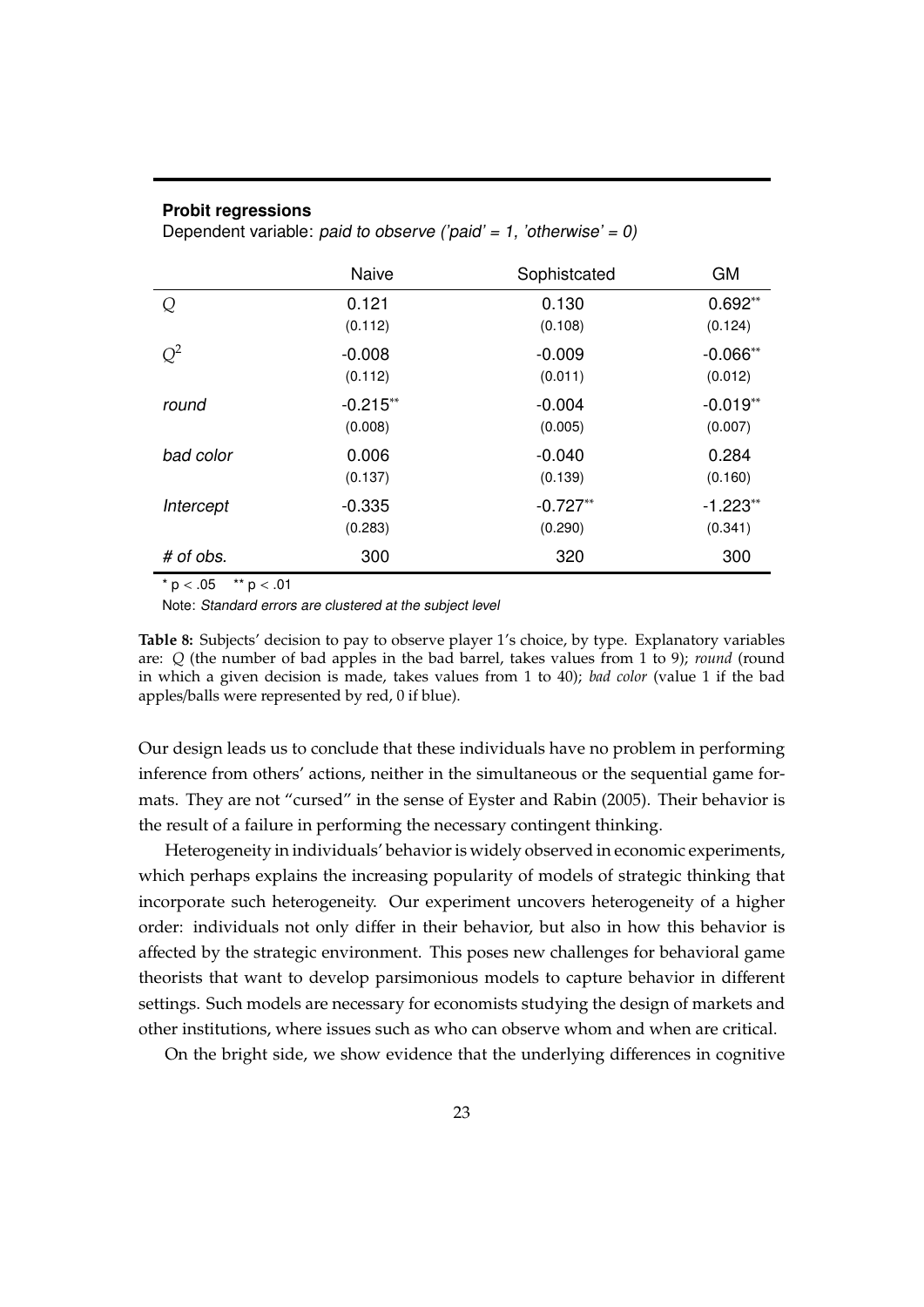abilities that drive this heterogeneity are not affected by the environment in which decisions take place. Decision neuroscience has recently made rapid developments and could perhaps allow us to better understand the nature of the cognitive calculations done during decision making as well as the potentialy different abilities of individuals at that level. Anyone with a desire to accurately model strategic behavior should keep a vigilant eye on that research and be ready to incorporate such findings into formal models.

# **References**

- <span id="page-23-5"></span>[1] Marina Agranov, Elizabeth Potamites, Andrew Schotter, and Chloe Tergiman. Beliefs and endogenous cognitive levels: An experimental study. *Games and Economic Behavior*, 2012.
- <span id="page-23-6"></span>[2] Larbi Alaoui and Antonio Penta. Depth of Reasoning and Incentives. unpublished, 2013.
- <span id="page-23-7"></span>[3] Larbi Alaoui and Antonio Penta. Endogenous Depth of Reasoning. unpublished, 2013.
- <span id="page-23-0"></span>[4] S. Nageeb Ali, Jacob K. Goeree, Navin Kartik, and Thomas R. Palfrey. Information aggregation in standing and ad hoc committees. *The American Economic Review*, 2008.
- <span id="page-23-2"></span>[5] Max H. Bazerman and William F. Samuelson. I Won the Auction But Don't Want the Prize. *Journal of Conflict Resolution*, 1983.
- <span id="page-23-10"></span>[6] Meghana A. Bhatt, Terry Lohrenz, Colin F. Camerer, and P. Read Montague. Neural signatures of strategic types in a two-person bargaining game. *Proceedings of the National Academy of Sciences*, 2010.
- <span id="page-23-8"></span>[7] Isabelle Brocas, Juan D. Carrillo, Stephanie W. Wang, and Colin F. Camerer. Imperfect Choice or Imperfect Attention? Understanding Strategic Thinking in Private Information Games. *The Review of Economic Studies*, 2014.
- <span id="page-23-3"></span>[8] Colin F. Camerer, Teck-Hua Ho, and Juin-Kuan Chong. A Cognitive Hierarchy Model of Games. *The Quarterly Journal of Economics*, 2004.
- <span id="page-23-1"></span>[9] Gary Charness and Dan Levin. The Origin of the Winner's Curse: A Laboratory Study. *American Economic Journal: Microeconomics*, 2009.
- <span id="page-23-9"></span>[10] Vincent P. Crawford, Miguel A. Costa-Gomes, and Nagore Iriberri. Structural Models of Nonequilibrium Strategic Thinking: Theory, Evidence, and Applications. *Journal of Economic Literature*, 51(1):5–62, 2010.
- <span id="page-23-4"></span>[11] Vincent P. Crawford and Nagore Iriberri. Level-k Auctions: Can a Nonequilib-